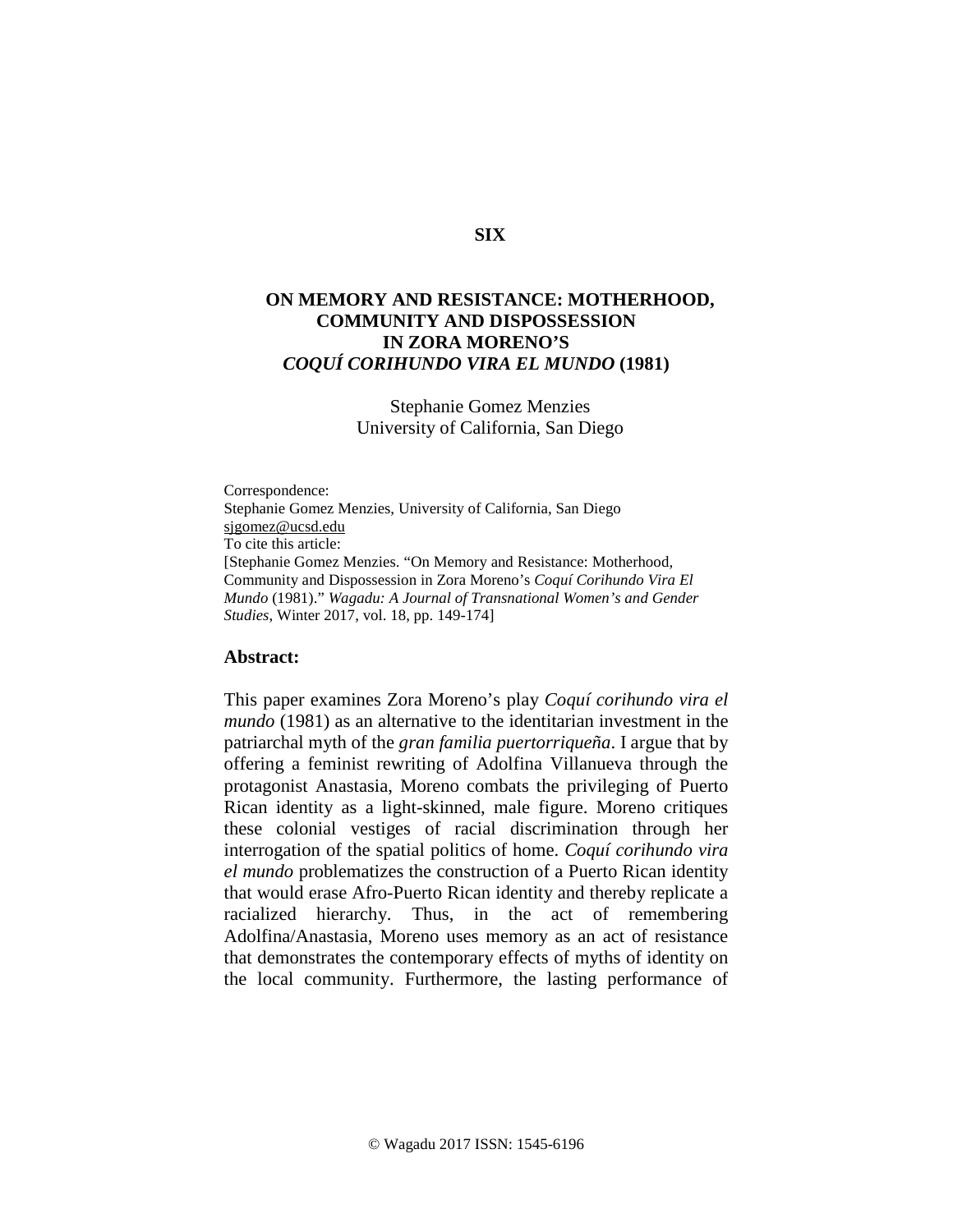Adolfina/Anastasia as traumatic social memory redefines the centrality of Black women's experience to the marginalization of the Afro-Puerto Rican community at large.

> La sangre inocente nos cubrió de duelo. Los gritos de Muerte despertaron a un pueblo. Cuerpo acribillado, que lección encierras: para el pobre, El Cielo: pa'l rico, la tierra!

> > Innocent blood covered our grief. The shouts of Death woke a people. Riddled body, what lesson you hold: for the poor, Heaven: for the rich, the Earth! —Ruben Blades and Willie Colón, "Desahucio"

The story of Adolfina Villanueva has been mythologized in various cultural forms, from song to graffiti and theater. Adolfina Villanueva was an Afro-Puerto Rican woman who was murdered by the police while she attempted to protect her family from eviction on February 6, 1980. By looking at the transformation of Adolfina's life and death into cultural memory, I argue that the repeated performances of her as subject transmits an embodied knowledge that provides an alternative Puerto Rican identity to the exclusionary mythology of the *gran familia puertorriqueña*.

Nowhere is the power of Adolfina's mythology more evident than in the lyrics of the song *Desahucio* [Evicted] by *salseros* Ruben Blades and Willie Colón. Located in the epigraph of this essay, the line of one stanza reads "Innocent blood covered our grief/the shouts of Death woke a people" (Curet and Blades, 1995). These lyrics contest the official police narratives that mark Adolfina as a criminal and danger to the police. Instead it avows her innocence and rewrites her death as both sacrifice and murder. Furthermore, in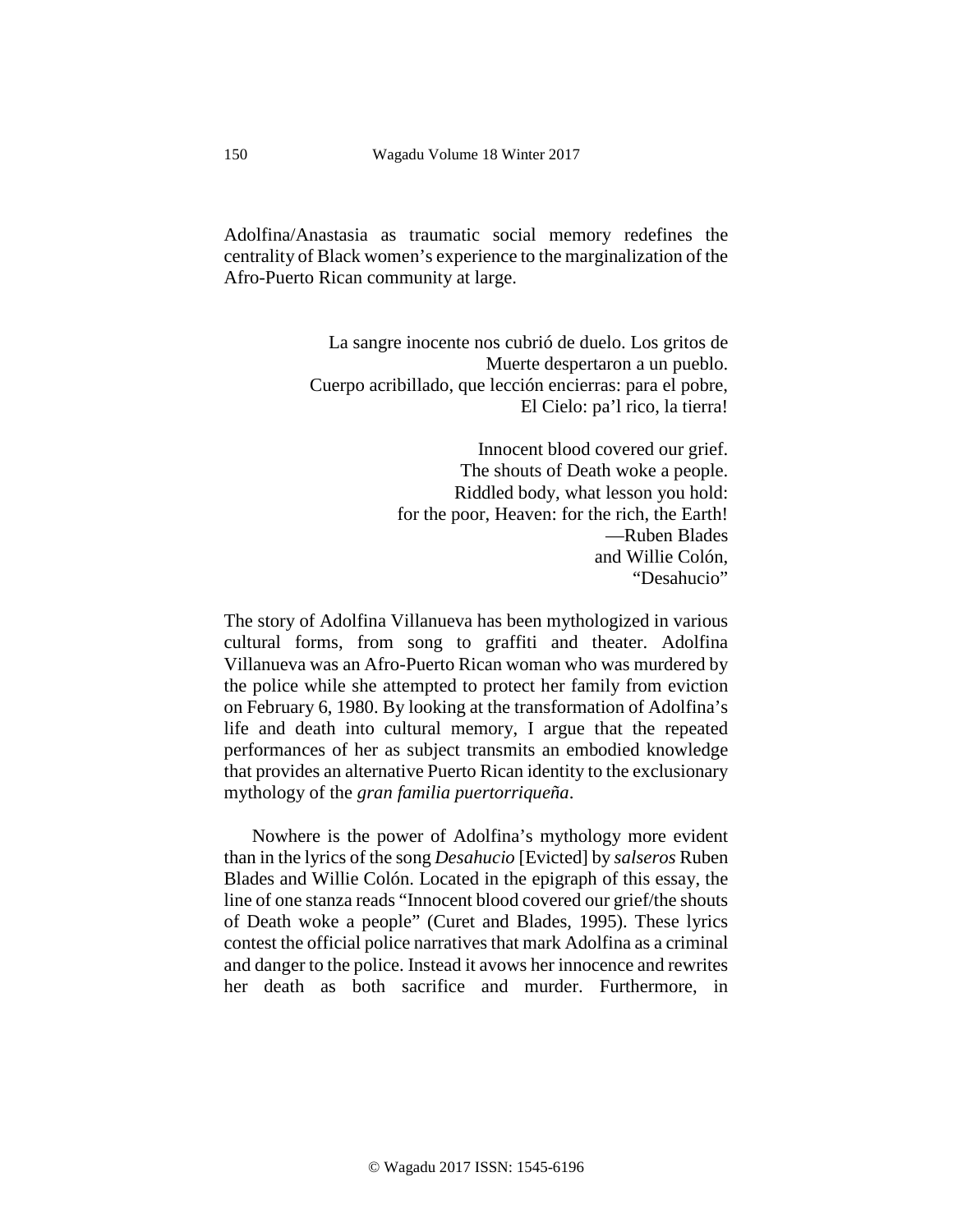understanding Adolfina as innocent victim and understanding her death as part of a mythology of sacrifice, Blades and Colón (and, as I will touch upon later, Moreno) use familiar mythologies of Christian sacrifice to mark the inevitability of her death. Furthermore, the singers use the imagery of "un cuerpo acribillado," or a riddled body, to convey a lesson taught to them. Rather than remain silent, this riddled corpse speaks the lesson Adolfina embodies for the Afro-Puerto Rican residents of Loíza, Puerto Rico. This line, "For the poor, heaven: for the rich, the Earth" (Curet and Blades, 1995), is quickly understood to be a maxim that speaks to the reality for Loiceños (residents of Loíza), namely in the continued use of state-sanctioned police violence and the spatial politics of class and race.

<span id="page-2-0"></span>As one of the first plays that remembers Adolfina Villanueva, Zora Moreno's 1981 play *Coquí corihundo vira el mundo* or *Anastasia* [The Story of Anastasia] questions the legitimacy of a culturally homogenous nation by negotiating the multiple logics of myth, history and identity. In addition, she employs the local dialects of Anastasia as a marginalized, black female subject to demonstrate the power of other knowledges and vocabularies for marginalized subjects. In drawing from the past, Moreno offers an opportunity to re-member and re-make the past so that the future still holds new conditions of possibility.

<span id="page-2-6"></span><span id="page-2-5"></span><span id="page-2-4"></span><span id="page-2-3"></span><span id="page-2-2"></span><span id="page-2-1"></span>*Coquí corihundo vira el mundo* (1981) or *Anastasia* (as it was later renamed in 1987) details the story of Anastasia, her husband Antonio, and their children, as they are in the process of being evicted from their home. Based on the real story of Adolfina Villanueva, the play opens with Adolfina reading her children a book entitled *Historia de nuestros indios*, or *History of our Amerindians* as a bedtime story. The story is interrupted by the arrival of Don Viramundo, a real-estate developer, who has purchased the land where Anastasia and her family reside. After a brief discussion, Don Viramundo leaves, incensed that the land has yet to be vacated in a timely fashion. The tension of the play resides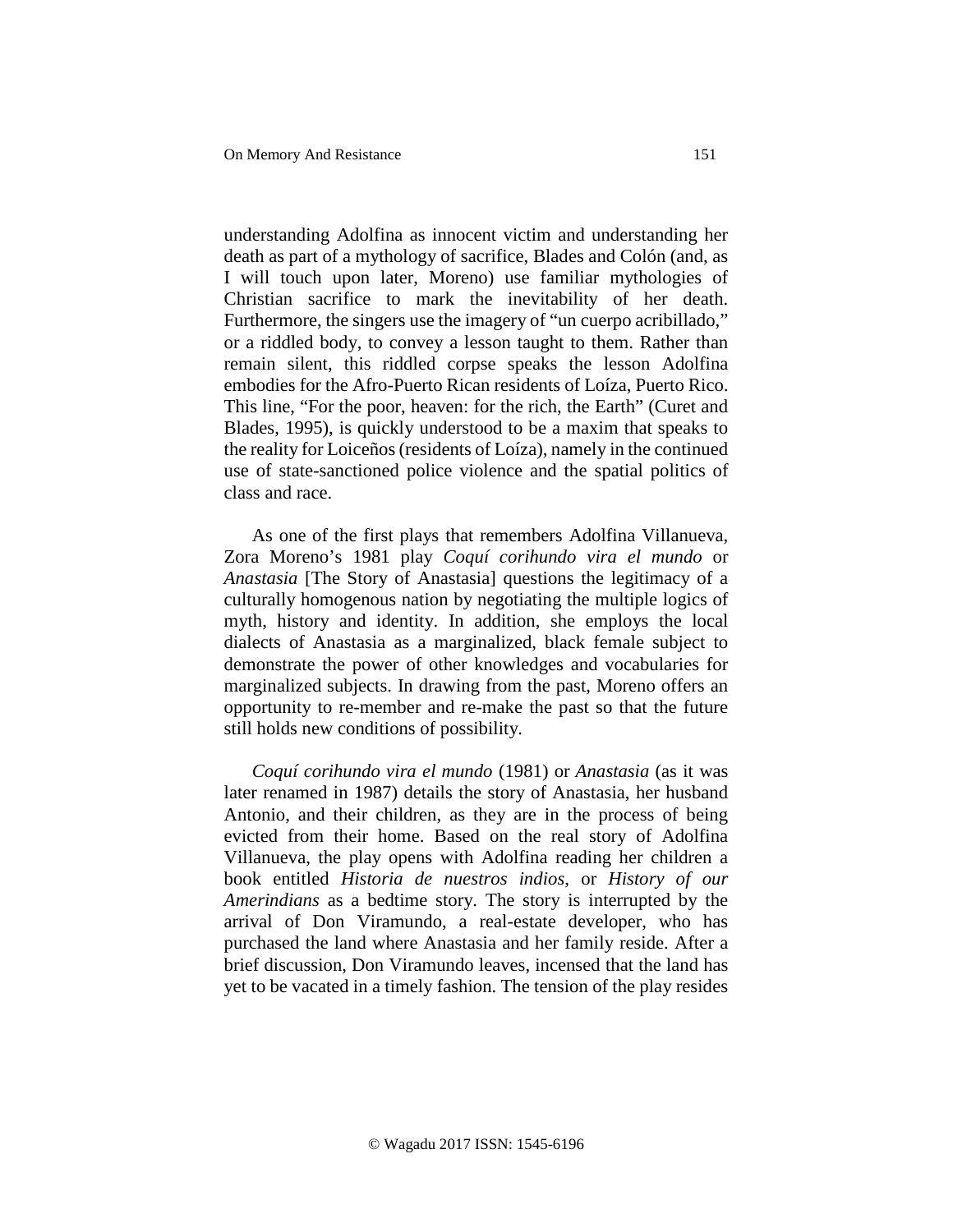<span id="page-3-1"></span><span id="page-3-0"></span>in the opposition between Don Viramundo and Anastasia as they disagree on who the rightful owner of this house is. As the play continues, scenes of local life including children playing with earthworms and hens, a birthday party and music, are contrasted against the conniving legal machinations of eviction between Don Viramundo and his lawyer. The play concludes with the final confrontation between Anastasia and the police, where they shoot her in front of her children and the local community.

Zora Moreno, a multifaceted Afro-Puerto Rican playwright, is also a dramatist, actress, director and founder of a socially-minded theater group Flor de Cahillo (1977). Following the technical training of epic theatre, her works focus on issues of social injustice to bring about change through performance and raise her audience's consciousness. The play was first performed in 1981 for the Spring Theater Festival at the Ateneo Puertorriqueño in San Juan, Puerto Rico, and has been claimed to be part of the controversial Nueva Dramaturgia Puertorriqueña or New Puerto Rican Dramaturgy as outlined by playwright Roberto Ramos Perea. As theatre historian Lowell Fiet (2004) argues, with few exceptions, those artists identified as part of this school of thought have privileged a closed workshop, remained in a literary debate that privileges the authority of the text and has remained stuck to the ideals of a past national theatre (p. 316).

While Zora Moreno does remain more of a lesser known figure in Puerto Rican theater, her training, including her time with Miriam Colón and the Puerto Rican Traveling Theater, the dissemination of her works transnationally, and her works' connection to social injustice mark her as an exception to Fiet's classification. A version of *Coquí corihundo* was published as "Anastasia" by the Mexican theater journal *Tramoya* in a 1985 issue that was devoted to the New Puerto Rican Dramaturgy. The following year, in 1986, the play was selected to be performed in the  $28<sup>th</sup>$  Annual festival of Puerto Rican theater, to represent the trends in Puerto Rican theater (Velez, 1994, p. 246).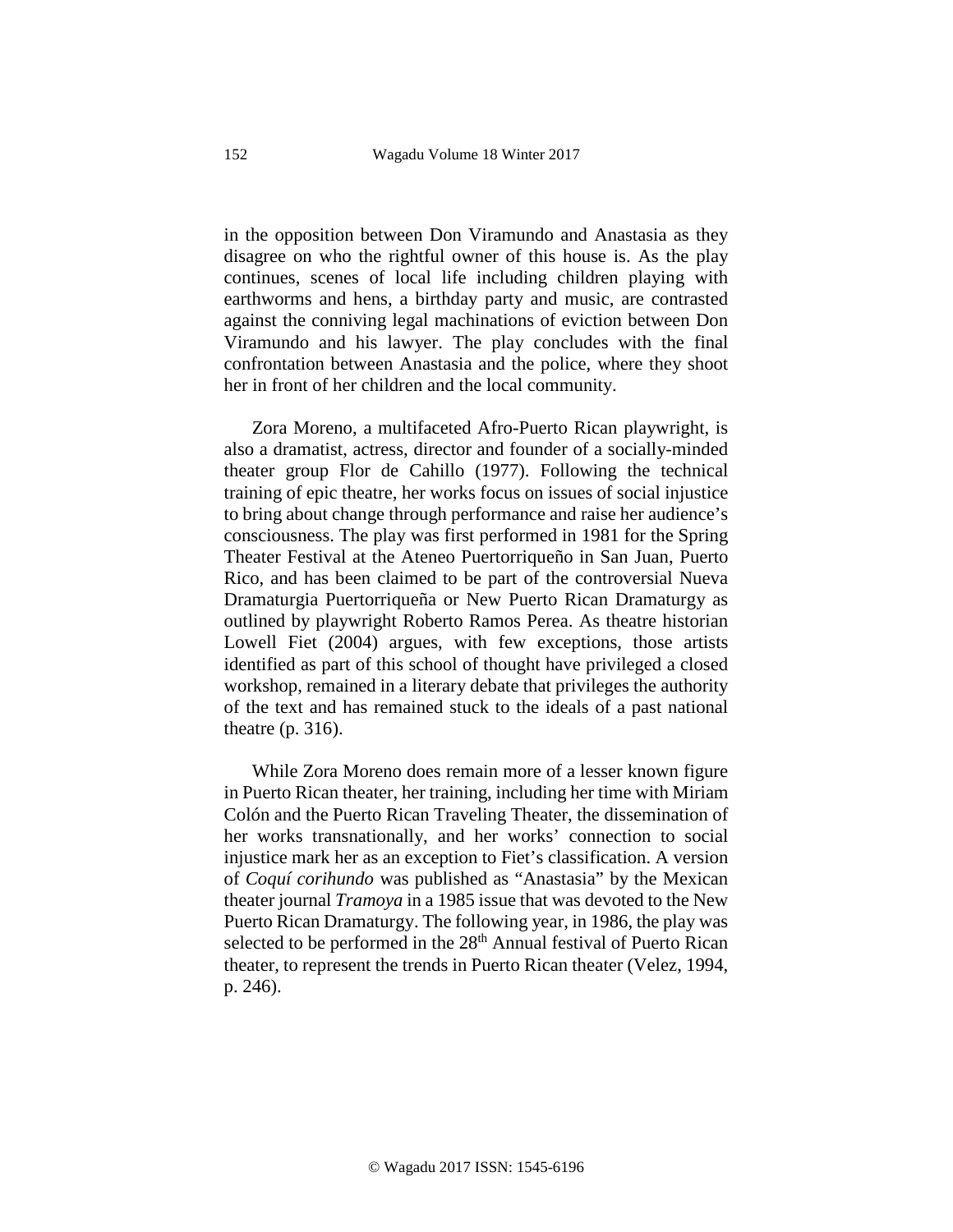Ultimately, this article offers a brief introduction to the significance of Zora Moreno's play that seeks to actively remember Adolfina Villanueva as a symbol of resistance for the Afro-Puerto Rican community in the face of competing cultural mythologies around Puerto Rican identity. Furthermore, as iterations of Adolfina continue to appear in songs and murals even today, the mythology of her life offers commentary on the significance of memory in the postcolony. The slippages between Adolfina, Anastasia, and Zora Moreno's performance as Anastasia mark her transformation into social memory. However, as the lines between Adolfina/Anastasia and Moreno herself become blurred, the collective nature of her trauma and its power to be transmitted through embodied performance grows. Adolfina Villanueva's story is mired within the racialized politics of space as she attempts to defend herself and her community from the police, urban businessmen, and colonial politics of the state. These sociopolitical struggles continue to face Puerto Ricans today in the wake of PROMESA, Puerto Rico's debt crisis and the question of its future. As we see the inclusion and logics of other marginalized groups in Puerto Rico to the opposition of continued colonization, Black feminist epistemologies, like that of Adolfina, continue to be important to social protest today.

### **Performance as Social Memory**

*Coquí corihundo vira el mundo* was performed one year after Adolfina Villanueva's death in 1980. The 1980s in Puerto Rico marked a time of economic depression and increased out-migration to the continental United States. During the 1950s and 1960s with Operation Bootstrap, Puerto Rico became a gold standard for Caribbean development and capitalist growth. However, the booming figures of rapid growth and rising income merely hid the structural problems of industrialization on the island that led to persistent high and growing unemployment rates and a stagnating local economy (Dietz, 1982, p. 501). This, coupled with the impact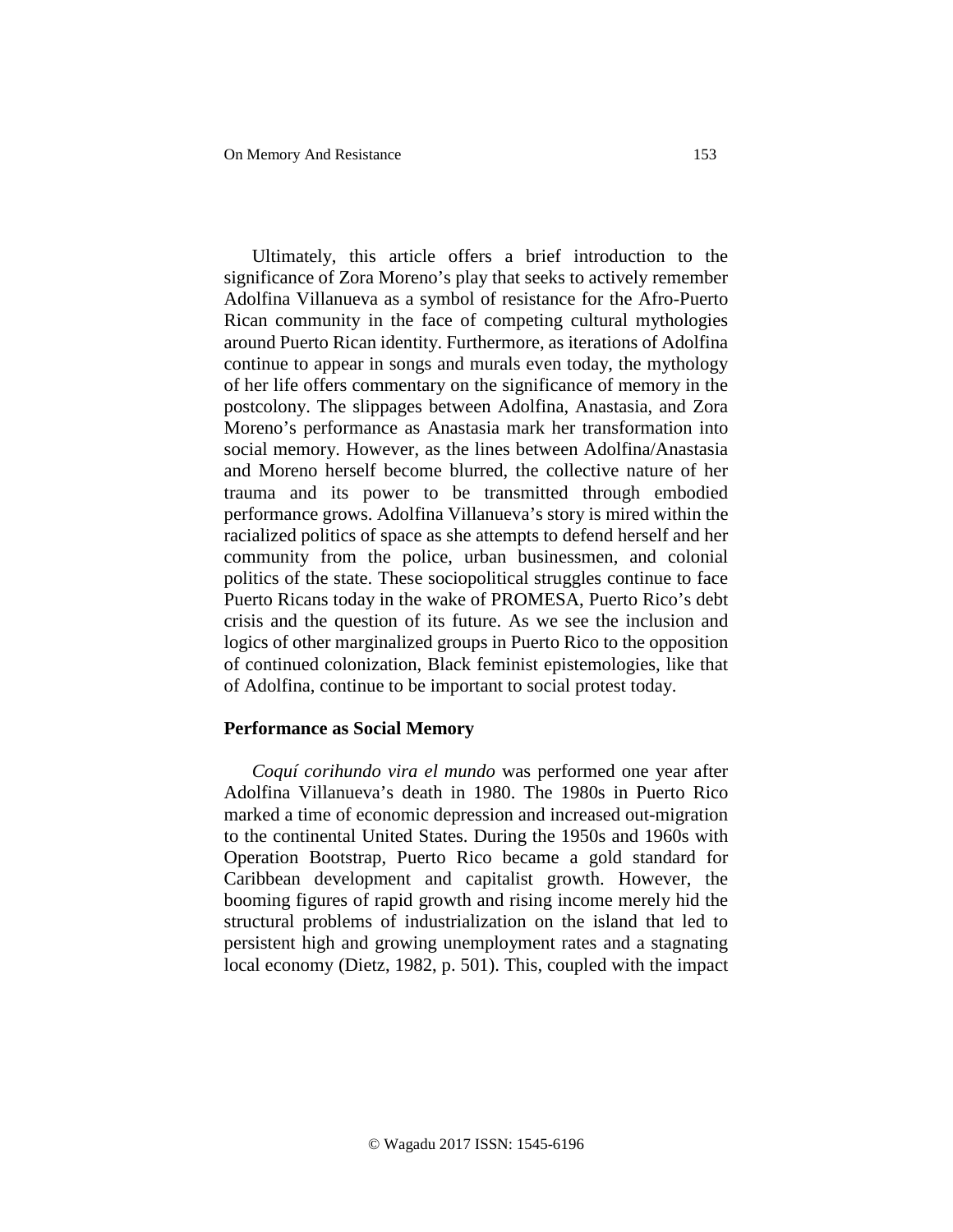of Ronald Reagan's elections and his policies to cut government social expenditure, led to recession on the island.

Similar to the contemporary response to the most recent manifestation of Puerto Rico's debt crisis in 2014, the response to this economic depression was invested in a capitalist logics of US colonialism. In Ed Morales's online article, "The Roots of Puerto Rico's Debt Crisis," University of Puerto Rico professor, Rafael Bernabe noted (2015), "The economy of Puerto Rico is mainly controlled by US corporations, which generate a tremendous amount of profit that is not reinvested and does not create economic growth. It's a cycle of dependency that reproduces itself." If Puerto Rico's contemporary crisis is embedded within this "cycle of dependency," then *Coquí corihundo vira el mundo* has much light to shed on the colonial and racialized logics of space in the case of Anastasia/Adolfina's eviction. We must understand this play, not simply as a cultural object, but instead as a retainer of social memory.

To understand performance as social memory, we must look to Diana Taylor's critical interventions on cultural memory in the Americas. Taylor (2003) argues,

Looking at performance as a retainer of social memory engages history without necessarily being a 'symptom of history'; that is, the performances enter into a dialogue with a history of trauma without themselves being traumatic. These are carefully crafted works that create a critical distance for 'claiming' experience and enabling as opposed to collapsing, witnessing. (p. 210).

Adolfina/Anastasia's permutations throughout various cultural objects demonstrates the lasting lessons that her story has for marginalized Puerto Rican subjects. Don Viramundo's attempt to claim ownership of Anastasia's land and home was part of the post-1898 strategy of the *gran familia puertorriqueña* for wealthy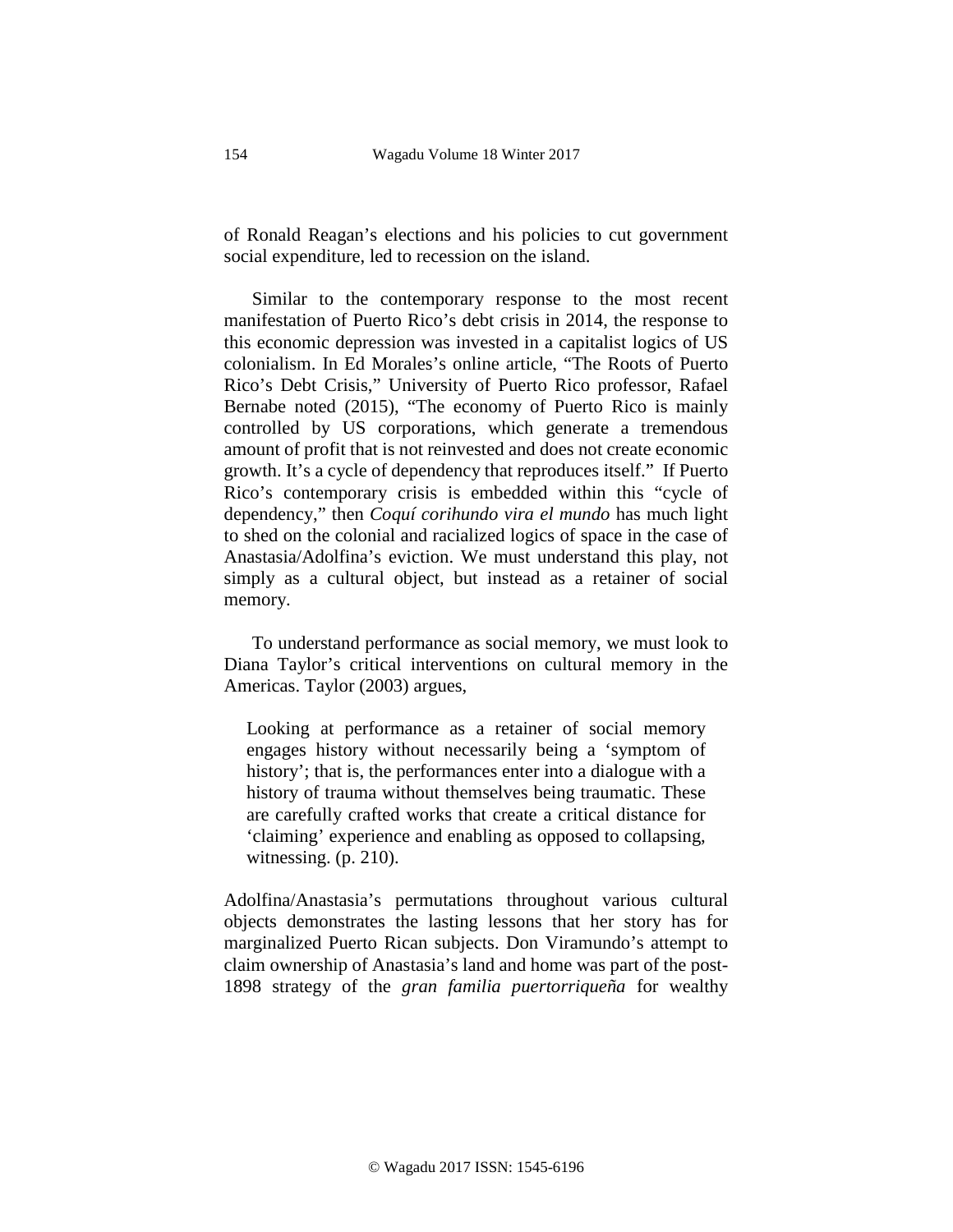landowners to contest their own displacement by colonization. Anastasia's resistance to her double marginalization as an Afro-Puerto Rican woman is rooted in her indigenous and Black heritages that contest colonial logics of space and capital. This is further exemplified by the title of the play *Coquí corihundo vira el mundo*. The *coquí* is a local frog indigenous to Puerto Rico and *corihundo* plays off the word *oriundo* meaning "originating from." Anastasia's resistance is rooted in indigenous logics which are reinforced in her nightly storytelling performances for her children. These performative histories do not only "retain social memory" like Taylor indicates, but rewrites them to include alternative epistemologies that offer the potential for her listeners, both audience and actors) to incorporate these logics into their own consciousness.

As indicated above, competing and layered origin stories are embedded within Moreno's play. First, the audience is introduced to Anastasia's lessons to her children about the history of the Amerindians in Puerto Rico. Reading from the book *Historia de nuestros indios*, Anastasia begins to recite the story of conquest and colonization after the arrival of Juan Ponce de León. However, the play's rendering of the peaceful Amerindians offers an idealized portrayal of life amongst the different tribes, who are depicted as peaceful farmers and agriculturalists (Moreno, 1981, p. 151). However, Moreno (1981) suggests that her portrayal of Anastasia parallels the massacre of the Amerindians in Puerto Rico through foreshadowing: Anastasia tells her children, "Although our Amerindians lived peacefully in their pueblo and rarely fought between each other, in many occasions, they were obligated to defend their land against the Spanish conquistadors" (Moreno, p.  $151$  $151$ ).<sup>1</sup> In this statement, Moreno captures the spirit of resistance from which Anastasia will find justification for her resistance to the state.

Don Viramundo, a representative of the financial developer Veremundo Quiñones, who evicted the Villanueva family, is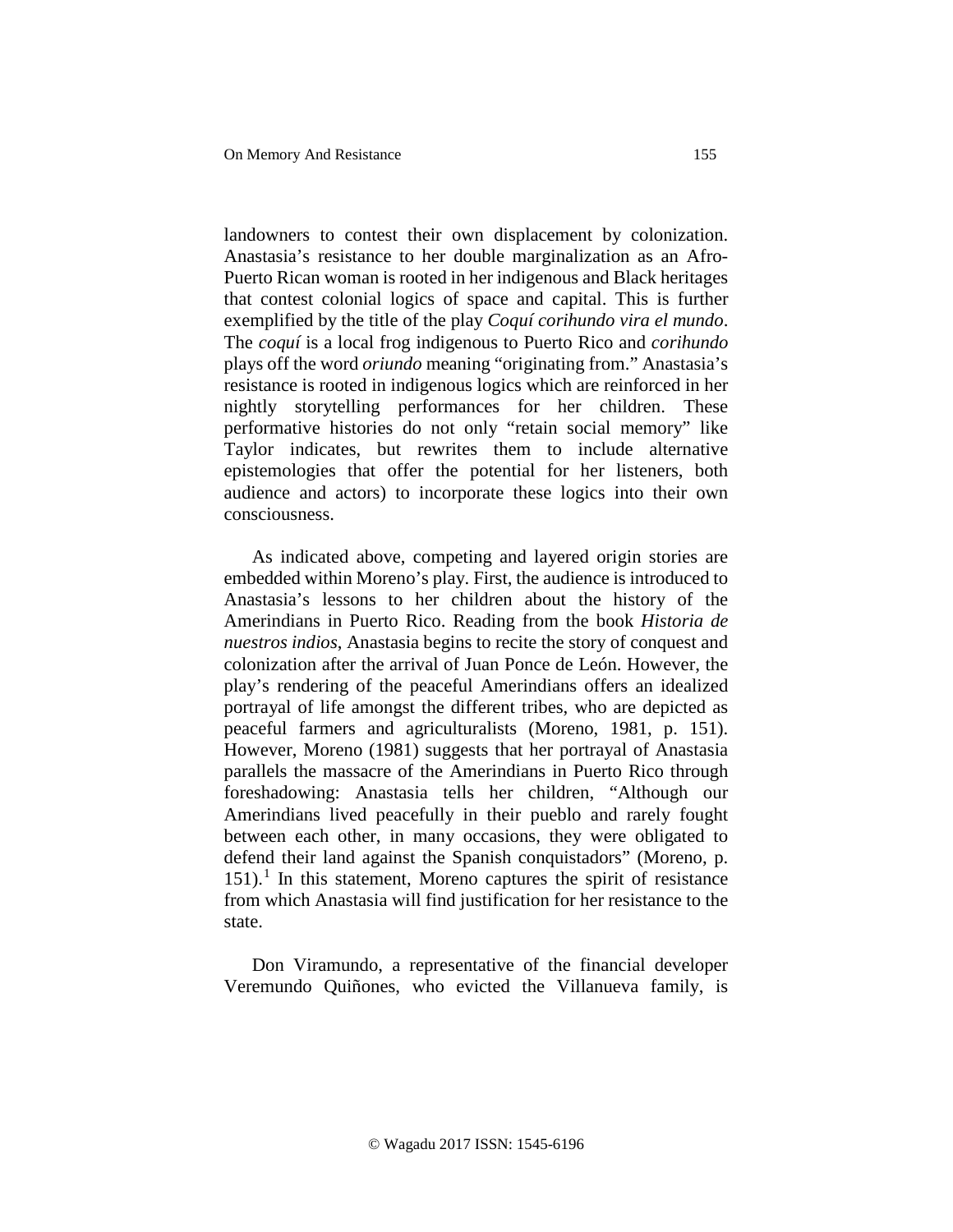depicted to be cold, ruthless and obsessed with financial gain. Viramundo attempts to establish his power over Adolfina by claiming knowledge that she wouldn't understand. He (1981) states, "Although right now you don't want to understand, this will greatly benefit all residents equally from Medianía, las Carreras, Colobó, all of Loíza and you yourselves if you stay in that area" (Moreno, pp.  $152-53$  $152-53$  $152-53$ ,).<sup>2</sup> In this first encounter between Viramundo and Anastasia, Anastasia is presented as a strong woman who holds her own against this man who believes himself to be a superior and benevolent figure for the community. Don Viramundo's assertion that Anastasia and her family simply "don't want to understand" the ways in which his plans to develop her land in Loíza presents a huge divide between who can and cannot produce knowledge. Viramundo and Anastasia represent competing epistemologies that are grounded in their conception of the land (and ownership). At every opportunity, Viramundo denies any possibility that Anastasia could converse about business dealings or have knowledge about what is best for her community. Viramundo embodies the national mythology of the *gran familia puertorriqueña*.

Frances Aparicio (1998) argues, the political and cultural rhetoric of the *gran familia puertorriqueña* was "activated as a strategic response to the economic and social displacement suffered by them [the *hacendados* or landowners] after 1898" (p. 5). This rhetoric was used by the displaced *hacendados* to resurrect a positive imagery of patriarchal dynamics in which these landowners took care of their workers in a peaceful dynamic that mirrored a family. The use of the family imagery presented a sense of unity and harmony. Later, Aparicio (1998) notes, this discourse was resurrected in the 1930s by writers like Antonio Pedreira, Tomás Blanco and René Marqués as a nostalgic cry for an idealized past (p. 5). Through this look backward these Puerto Rican writers "were able to displace the gaze of their readers from a present moment of strife, social conflict, racial emergence of the black proletariat, women's participation in labor, migration to the cities and a more visibly heterogeneous society to the tenets of a historical period very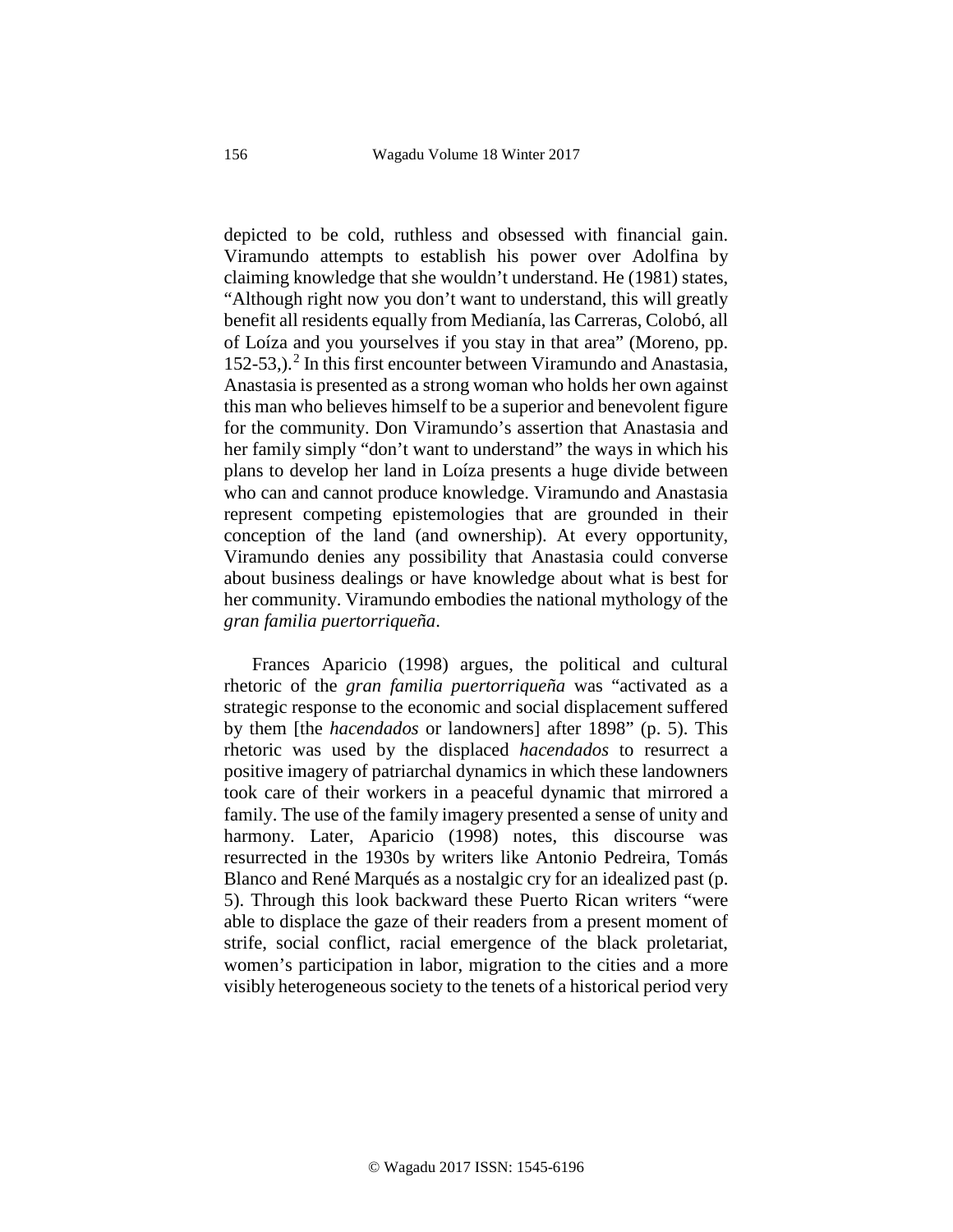much desired strategically" (Aparicio, 1998, p. 6). Thus, although embedded in personal greed, Viramundo draws upon this familiar narrative of a nostalgic path to redefine his razing of Anastasia's home not as destructive but productive to the community at large.

In his speeches to Anastasia, Viramundo defines the limits of possibilities inscribed on the Afro-Puerto Rican population through the lens of a racialized national imaginary. In his obvious racialization of Anastasia and her children as "of color," he denotes their place within Puerto Rican society as objects of entertainment or servitude. As such, the "spatial/temporal distancing" in the folklorization of blackness is embedded in a slave-holding plantation imaginary in which Viramundo envisions himself as the wealthy *hacendado*. Viramundo reveals his hidden agenda as his contributions to the community are methods to profit from the development of the land by either selling it to the church or building hotels. He tells Anastasia that if she and her family plan to stay in Loíza, she would quickly find a job as a domestic worker and the community would be a source of fascination for the future hotel guests. Don Viramundo is only able to see the value of the community as it is rendered in its folkloric blackness, thus referencing Loíza, Puerto Rico's oft-cited claim as the heart of the Afro-Puerto Rican culture. However, Petra Rivera Rideau notes that Loíza's blackness is deemed to be a folkloric blackness. She writes, "Loíza's blackness exemplifies the 'folklorisation' process described by Isar Godreau (2002, 2006), during which blackness is subject to a 'spatial/temporal distancing' that fosters 'nostalgia' for African-based traditions assumed to exist exclusively in the past and within very specific geographic boundaries" (p. 618). At work, then, are two forces of nostalgia, when Viramundo attempts to articulate a benevolent paternalism that is grounded in a process of racialization that locates Loíza as a remnant of Puerto Rico's African past.

Nonetheless, Anastasia (1981) counters Viramundo's claim, asserting, "Look Don Viramundo, I thank you for your good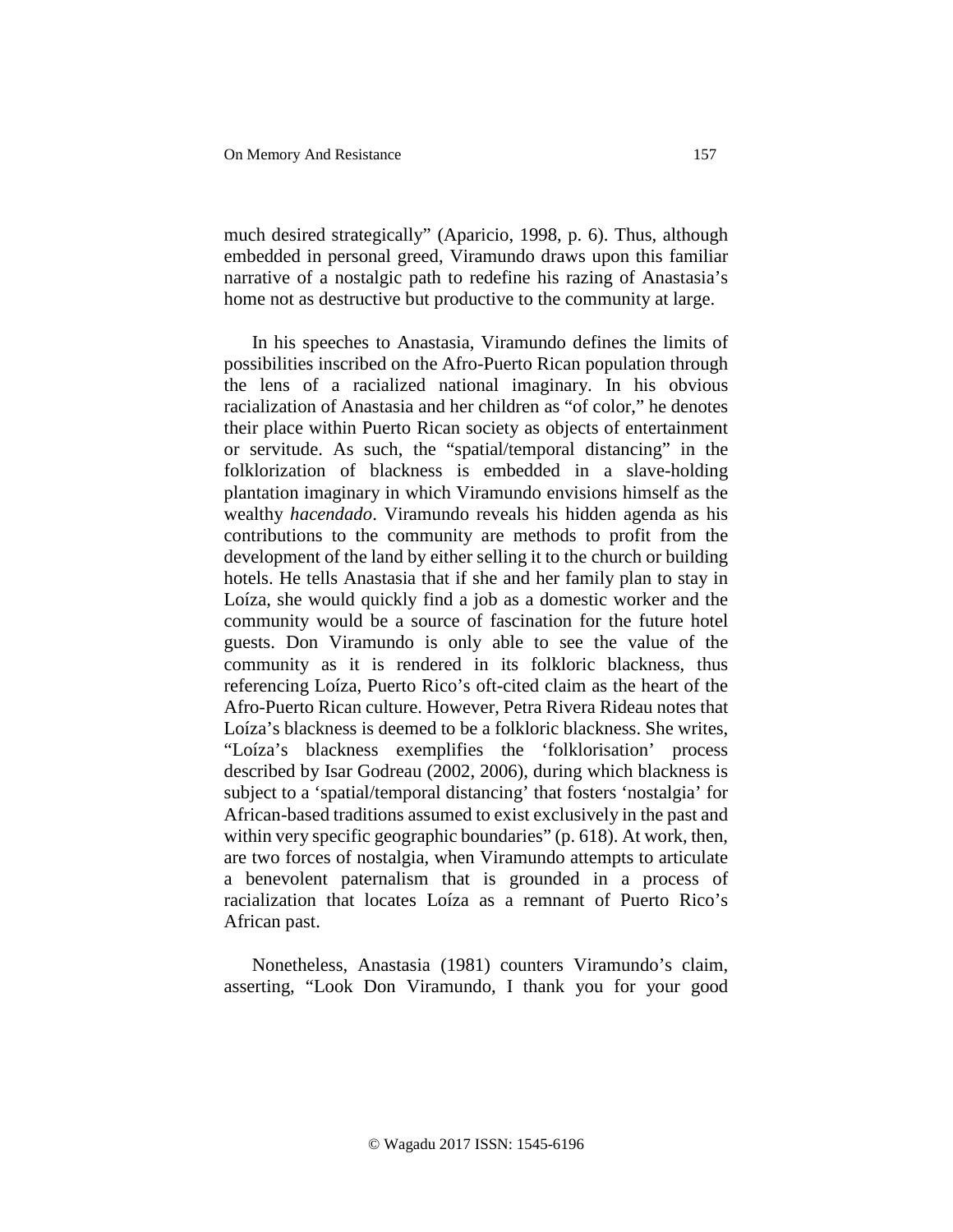intentions, but I already know that story. Now I ask you, where are you looking? Look again, my children aren't of color, they're black" (Moreno, p. 15[3](#page-2-2)).<sup>3</sup> In this exchange, Viramundo splutters and denies Anastasia's attempt to "know that story" of asymmetrical relationships and tales of colonization. Anastasia reaffirms her knowledge that the members of this community are hardworking and only seek to create happiness for everyone, which members of the upper-class, like Viramundo, continue to destroy. In addition, she notes the continued stripping of land from the local residents parcel by parcel and asks him whether the only piece of land left for these Black residents will be the cemetery. Outraged, Viramundo yells "Mire, déjese de pendejá," the equivalent of "Don't be an idiot." But Anastasia is clearly not an idiot, as she quickly critiques his claim that "Us men understand each other better" (p. 153). However, rather than seeing this as Viramundo does, an indication of male superiority, she breaks down his racial and class privilege. She (1981) argues, "It's like Yoli, the woman who studies at the Sagrao, says, that in the same academy where Socrates studied, Sophocles studied and Christ studied. There, they didn't permit entry to the Virgin Mary, to keep us submissive…" (Moreno, p. 153).[4](#page-2-3) Therefore, what Viramundo understands as superiority, Anastasia identifies as gendered processes of exclusion against learning.

As evidenced from the opening scene, Anastasia has transformed her home into a site of learning and designated herself a figure that produces knowledge. In telling her children about the history of marginalized groups including the Amerindians and questioning the exclusion of women in school, Anastasia promotes an alternative feminist epistemology that promotes the welfare of the entire community rather than a benevolent paternalism. Furthermore, this alternative feminist epistemology is notably *negra* and grounded not in solely a folkloric understanding of blackness, but rather the shared material experiences of exclusion and discrimination faced by Loiceños. The transformation of her house as school denotes the importance of the spatial politics of home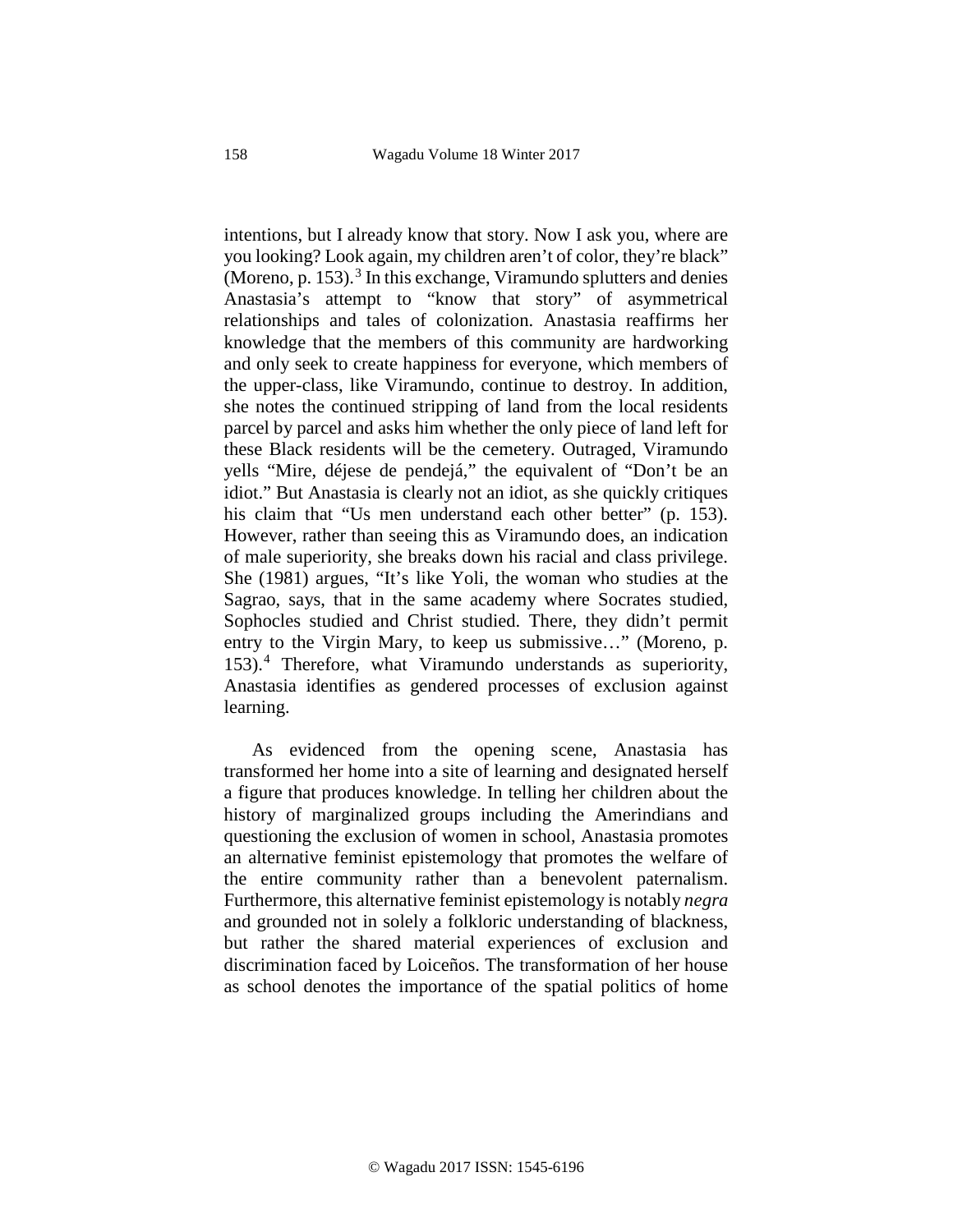where alternative logics can be shared rather than a singular monolithic history presented in official spaces for these marginalized residents.

### **(Trans)National Imaginaries and Trans(Local) Interventions**

In remembering Anastasia/Adolfina's resistance to forced displacement, Zora Moreno negotiates the geographic and linguistic displacements that separate Loiceños from an imagined "Puerto-Rican-ness" and demonstrates how Loiceños respond to internal conditions of displacement. One of the most notable aspects of this play is its orality, and another significant demarcation is the use of dialect that denotes the linguistic displacements mapped onto space, race and class. Moreno was trained in the tradition of epic theater and is a proponent of popular theater. Moreno notes that the purpose of founding Flor de Cahillo was to create an alternative, counterhegemonic discourse through popular theater. She (1981) argues, "… [es] un género artístico que tiene el potencial de entretener, prevenir, educar, concienciar, y fomenter [los] valores socio-culturales. [Un] arte que permite hablar con [su] propia voz" […it is an artistic genre that has the potential to entertain, prevent, educate, awaken, and foment sociocultural values. [It is an] art that lets one speak with one's own voice] (p. iii).

Popular theater supports the representation of diverse popular subjects that represent the everyday conflicts and contradictions they encounter. Moreno specifically was dedicated to telling the stories of marginalized peoples, including indigenous, Afro-Puerto Rican and poor subjects for her theater to have the possibility to carry a social message to a larger community. Moreno believed that to ethically represent the most marginalized subjects of the state, the playwright needed to embrace the multifaceted polyphonic nature of language, including using local speeches and dialects. Moreno (1981) employs popular theater to "[servir] como espejo a [sus] vecinos al despertar de una conciencia colectiva sobre su propia realidad" [serve as a mirror to one's neighbors to awaken a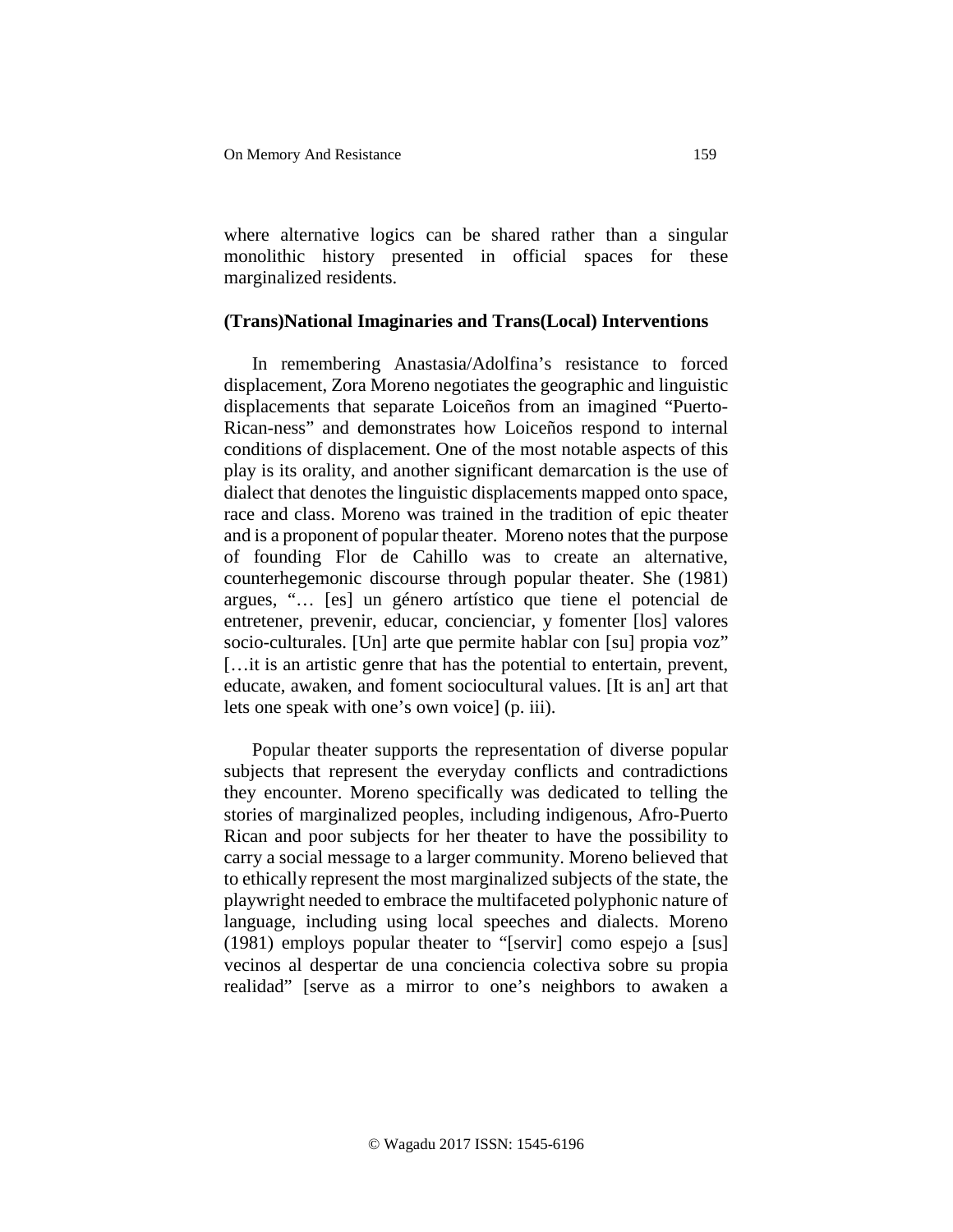collective consciousness in one's own reality] (p. iii). By using these diverse forms of language, particularly, Moreno affirms how creole functions in the Caribbean to break down systems of power.

The speech of the members of the community, including Anastasia and her family, is juxtaposed against that of Don Viramundo and his lawyer. The official speech of Viramundo, however, only serves to reify his embodiment of the mythology of the *gran familia puertorriqueña* and ultimately replicate discourses of power that mark Anastasia as other. Nonetheless, in Anastasia's subaltern speech, we find the realities of lived experiences for the residents of Loíza. In one exchange between Anastasia and Antonio they comment on the singing talent of Anastasia's sister. They (1981) remark,

ANTONIO: (Subiendo a la casa.) Qué lindo canta esa hermana tuya. Ella debe il a vé si le dan una oportunidá en esoh programa de television.

ANASTASIA: ¡Oh sí! Es ta difícil que le den oportunidá a negros que no sea salí de sirviente. La oportunidá la van a tené ello de ponehla en ridículo. Poke cuidao que se burlan de nosotro en eso programa. Ni se lo miente. Mejol que se quede cantando entre nosotro." (p. 194)

[ANTONIO: (Heading up to the house.) How beautifully your sister sings. She should go see if they will give her an opportunity on that television program.

ANASTASIA: Oh really! It is very difficult for them to give opportunities to Black people that aren't in the roles of servants. The opportunity that they would give her is going to make her look ridiculous. Because we should be concerned that they make fun of us on that program. And they don't even lie about it. It's better that she stays here singing amongst us.]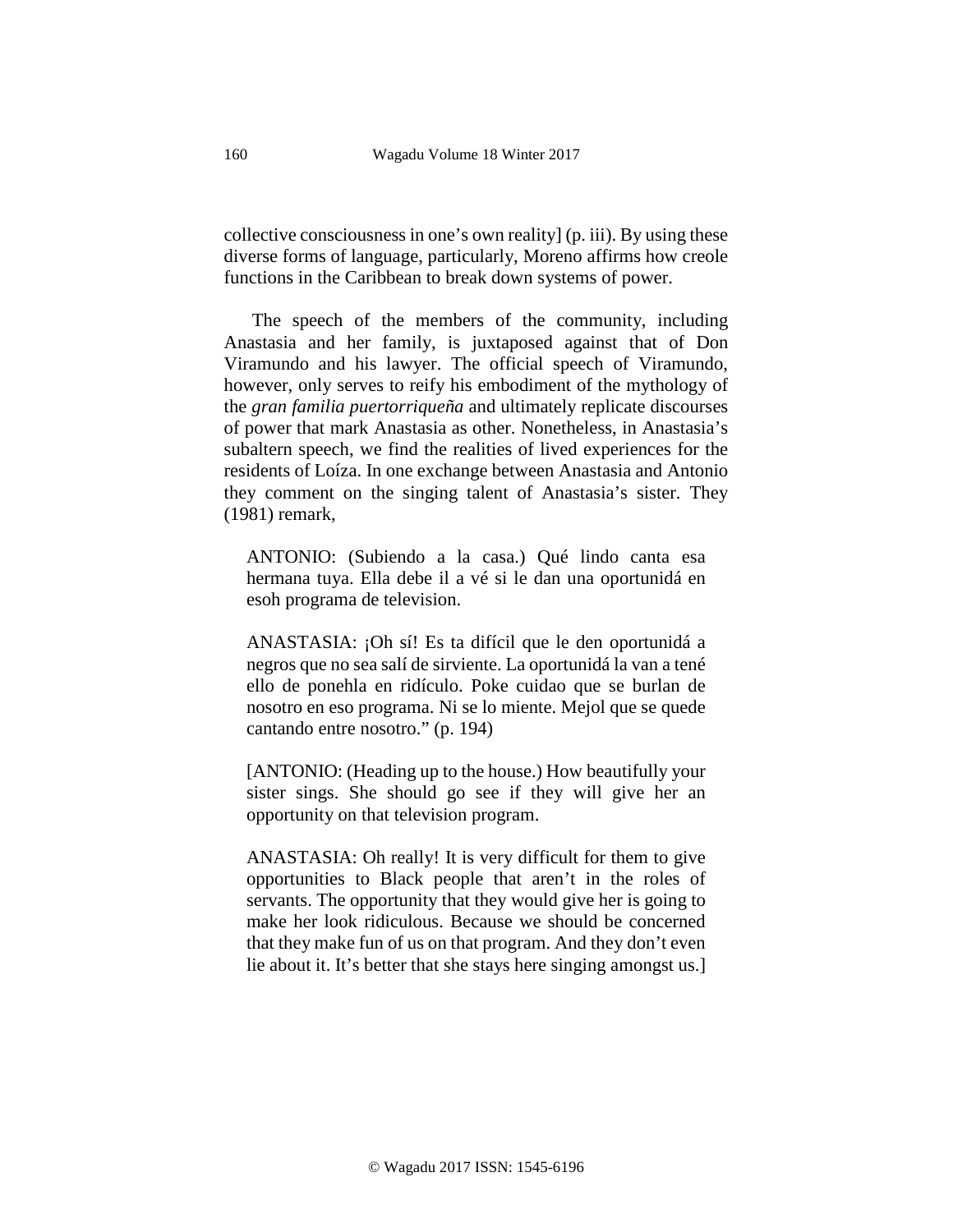In this exchange, Anastasia recognizes the space of political and racial subalternity that affirms her knowledge that the roles Afro-Puerto Ricans would have on television could never exist beyond representations of servants or objects of ridicule, which directly addresses their perceived status within the imagining of Puerto Rican identity.

### **Imagined Community, Racial Imaginary**

In the play, Afro-Puerto Rican subalternity is further explored in witnessing the divide between those in power and the urban residents of Loíza. To stay their notice of eviction, Anastasia and Antonio write to the governor, believing that he would keep his political promises to the people. While Anastasia remains worried, Antonio (1981) reassures her, "Don't lose hope Anastasia, it was very clear what the governor said in that. (In the tone of a political speech.) 'There will not be a mouth without bread, nor a family without a home'" (Moreno, p.  $160$ ).<sup>[5](#page-2-4)</sup> Echoing the words of former Puerto Rican governor Luis Muñoz Marín's campaign "*Pan, Tierra, Libertad*" (Bread, Land, Liberty) in the late 1930s and early 1940s, Antonio articulates an important gap between the construction of the Puerto Rican subject as *jíbaro* and the coastal Black residents of Loíza

During Muñoz Marín's campaign for the Partido Popular Democrático (Popular Democratic Party; hereafter referred to as PPD), the *jíbaro* became the central representative figure to whom his message of social justice had been aimed. Nathanial Córdova (2007) notes,

Hence, the story of the PPD campaign, is, in many ways, the story of Luis Muñoz Marín speaking to the *jíbaros*. Muñoz Marín's campaign brought him face to face with the segment of the population that had been considered wretched, sickly, aloof, and morally suspect. These same *jíbaros* had also been represented as the keystone of Puerto Rican national identity,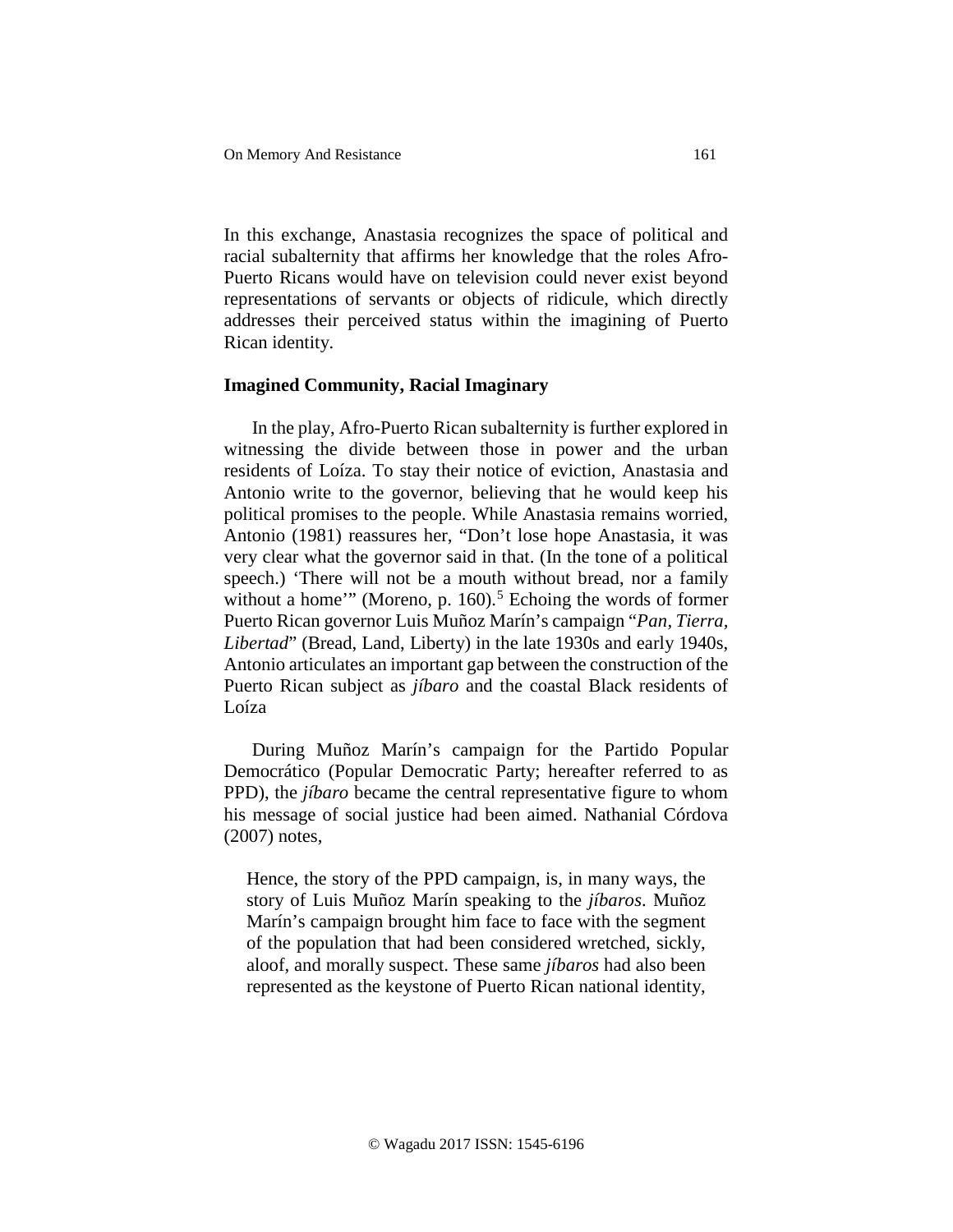embodying the qualities of closeness to the land and the authenticity that branded them as the bearers of 'Puerto-Rican-ness.' (p. 259)

However, the notion of "Puerto-Rican-ness" captures the definition of an Andersonian "imagined political community" (1991, p. 6). Much as the tension between myth/reality presented in Hall's writing on Caribbean identity, Anderson argues, "Communities are to be distinguished, not by their falsity/genuineness, but by the style in which they were imagined. In this way, the Puerto Rican subject is imagined to be a simple worker, close to the land and, in return, given basic rights of food and liberty.

In *Scripts of Blackness: Race, Cultural Nationalism and U.S. Colonialism in Puerto Rico,* Isar Godreau demonstrates how Puerto Rican national discourses (like that of the *gran familia puertorriqueña*) were used as a mechanism to combat U.S. imperialism but oftentimes privilege whiteness and erase processes of racialization. Specifically, around the figure of the *jíbaro*, she (2015) writes,

Hence, to understand the underlying precepts behind the unspoken racial image of this national symbol (and the racism Zenón rightly exposed), one must also look at the racialized constructed of regions in the production of national identity. This includes not only racialization of the rural landscape as an authentic national space that is nonblack, but also the corresponding erasure of coastal communities from national registers. (p. 90)

Unfortunately, the letter that Antonio and Anastasia write to affirm their own political rights, namely that "no family would be without a home," remains unanswered. Moreover, as Loiceños, Anastasia and her family occupy the coastal community that is written out of the national registers as Godreau recognizes in her research. Ultimately, the black, urban residents of Loíza are at odds with the imagined identity of Puerto Rico as *jíbaro*.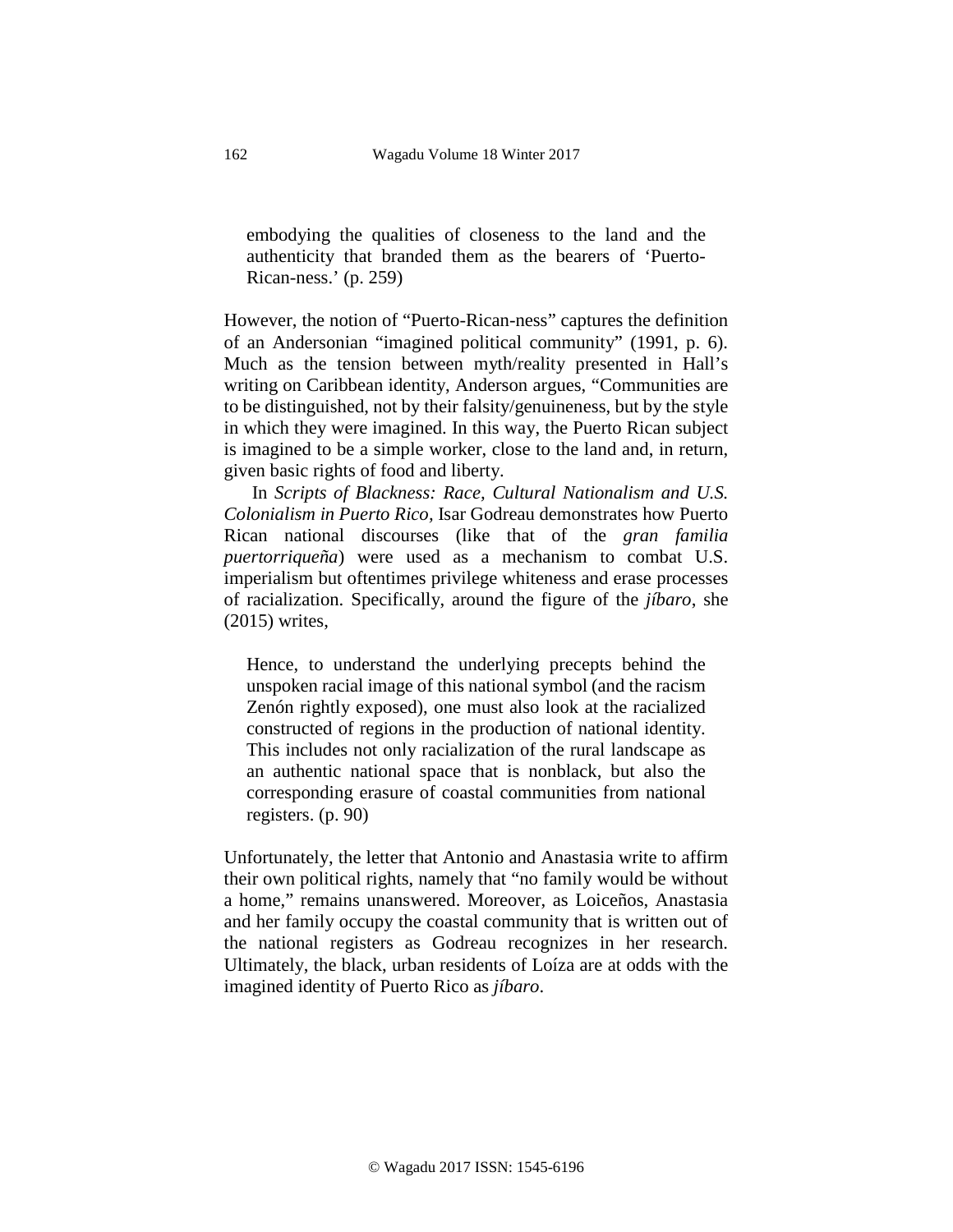The *jíbaro*, as figured in the Puerto Rican national imaginary, demonstrates the important ways Puerto Rican subjectivity flows across transnational borders, specifically to and from the diaspora and back again. The question of nation has long been a fruitful site of scholarly inquiry regarding Puerto Rico as Puerto Rican scholars note its continued status as dependent territory and lack of national sovereignty. In the Puerto Rican case the term transnationalism poses an interesting question. Many scholars note that the Puerto Rican identity needs to consider the increasingly transnational nature of the Puerto Rican population that is spread across geographic borders, imagined or real. In his critical study *The Puerto Rican Nation on the Move*, Jorge Duany contributes to the understanding of the mobile and fluctuating Puerto Rican identity. He states, "as Puerto Ricans move back and forth between the two countries, territorially grounded definitions of national identity become less relevant, while transnational identities acquire greater prominence" (Duany, 2002, p. 2).

Less relevant or not, "territorially grounded definitions of national identity" continue to inform Puerto Rican identity. Instead, we should look to how transnational flows continue to carry vestiges of cultural nationalism. To put it another way, I ask: how does the question of transnationalism shape forms of nationalism in a colonial context? To think through this question, I turn to Edrik López's writing on the function of the "nostalgic *jíbaro*" in Puerto Rican diasporic literature. In his paper "Nostalgic *Jíbaros*: A Structure of Loss in U.S. Puerto Rican Literature," López (2014) argues "that Puerto Rican literature in the United States has found a very specific figure through which racialization 'is processed' with its undertones of melancholia—in the historical and mythical persona of the *jíbaro/a*" (p. 1). Thus, if the jíbaro occupies a space of nostalgia for U.S. Puerto Rican writers, then their literature constructs Puerto Rico as a mythic paradise invested in a longing for a simpler, rural past that embodies the slogan "*Pan, Tierra, Libertad*." For diasporic Puerto Ricans, this imagined nostalgia is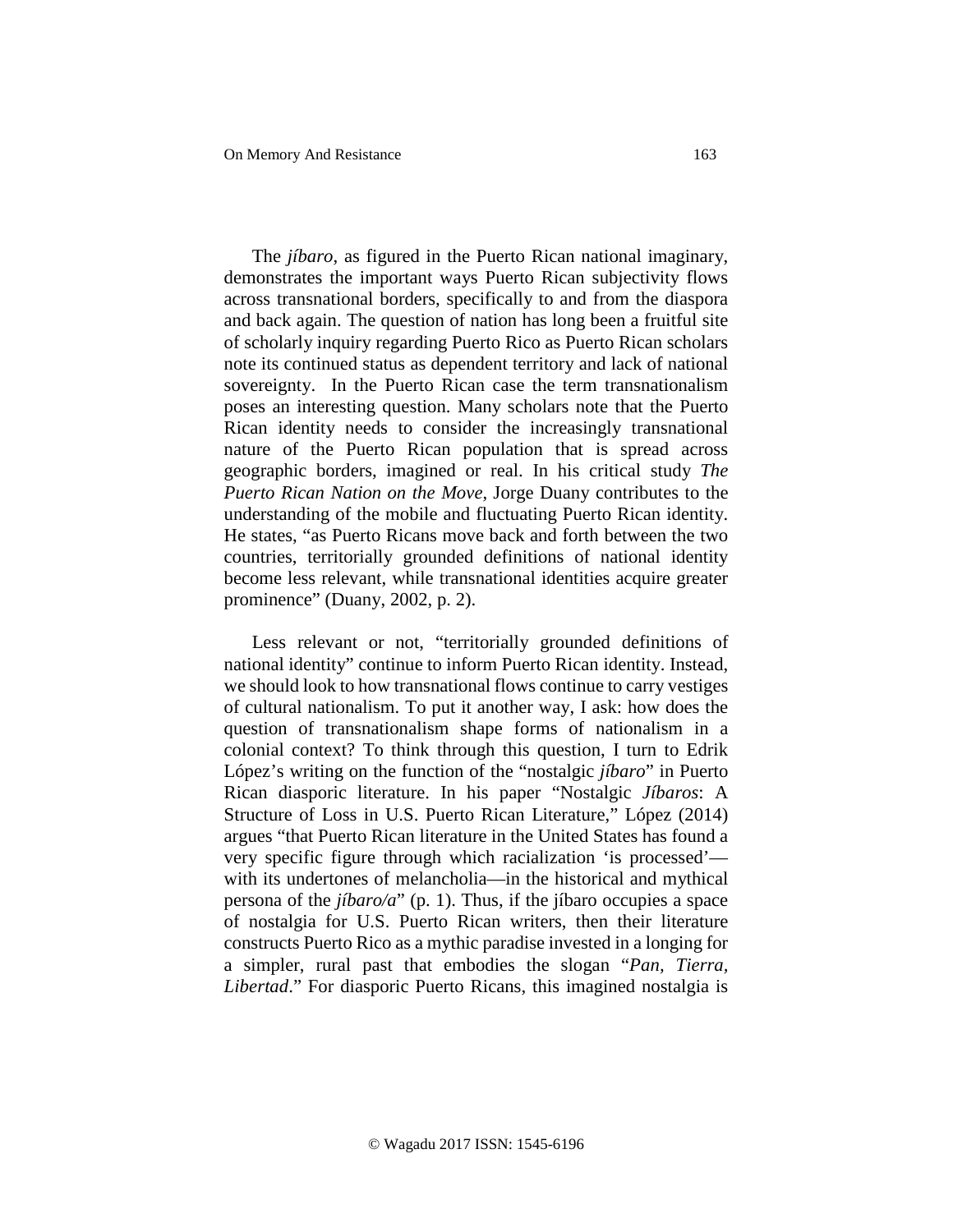set up in stark contrast to the urbanization and alienation felt as consequence of migration.

If writers of the Puerto Rican nation, both "at home" and "on the move," turn to the *jíbaro* as an important symbol of cultural identity, where does that leave those Puerto Ricans who are left out of this gendered and racialized (trans)national imaginary? How do we contend with the work of Afro-Puerto Rican writers and their writings about the experiences of police brutality, discrimination and poverty? To answer these questions, I suggest that we turn to the concept of the translocal, as written about by Mayra Santos-Febres and Agustín Lao-Montes. Santos-Febres (1993) states, "[t]ranslocality describes the ways in which displacement makes class, gender, sexuality, nationality, and racial classifications constantly fluctuate" (p.183). For Santos-Febres and Lao-Montes, the fluidity that marks Puerto Rican identity is a result of continued processes of dislocation and ultimately results in a "fragmented subject."

As we turn to consider the place of Afro-Puerto Rican subjects through the figure of Adolfina/Anastasia, we should look at how the trans-local framework can be used to negotiate Puerto-Rican identities trans-locally to question the limits of the *jíbaro* as representative of Puerto-Rican ness. Santos-Febres (1993) goes on to further note, "Translocality occurs at two levels: at the level of geographical and linguistical displacements and at the level of internal translocality. This internal translocality is the response to those conditions of displacement" (p. 183). Anastasia/Adolfina's tale of displacement operates at the local level of dispossession that considers the racialized and gendered processes of exclusion at work in spatial politics.

### **Music as Trans-Local Epistemologies**

In addition to dialect, Moreno employs musical genres such as *salsa* and *bomba* as a method of trans-local intervention to negotiate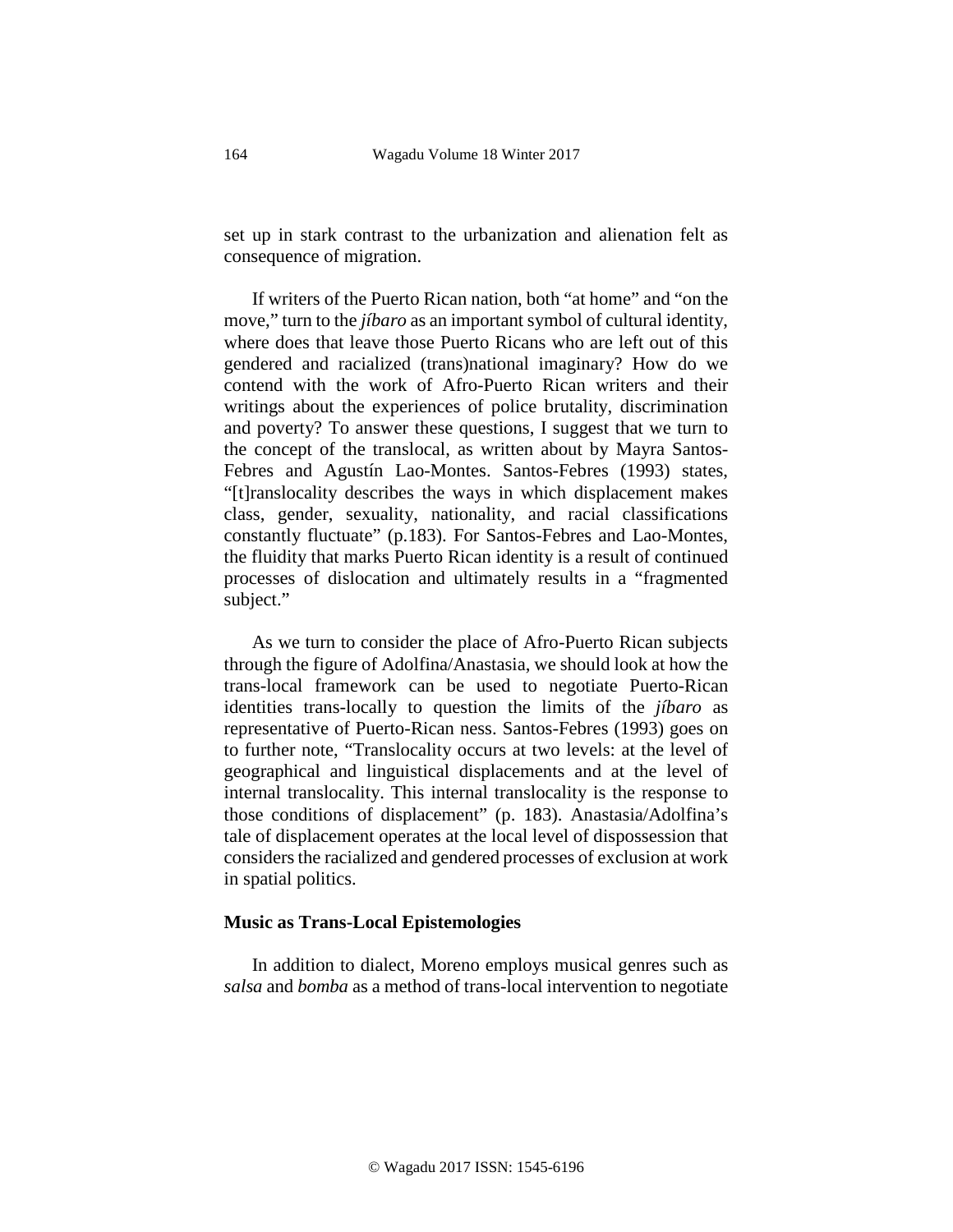the subaltern positions of Loiceños through community. The plot of the play follows two arcs that ultimately conclude in the scene of Anastasia's murder. The primary arc which has been mostly discussed in this piece follows the conflict between Anastasia and Don Viramundo. This arc, however, is placed within the context of celebration, namely that of a birthday. Interspersed throughout the scenes are popular songs of the time, including songs like *El Negrito del Batey*, *A Bailar mi Bomba*, and *El Caracol*.Many of the songs included are not merely from Puerto Rico but Cuba and the Dominican Republic and songs that are easily recognizable from their popularity. The production notes give instructions to adapt these songs to *ritmos* including a majority in Afro-Caribbean styles, especially the Afro-Puerto Rican style of *bomba*.

In *Listening to Salsa: Gender, Latin Popular Music and Puerto Rican Cultures*, Frances Aparicio (1998) details how listening to salsa was a gendered and racialized activity. She notes,

The cocolo-rockero dichotomy based on musical taste permeated youth culture in Puerto Rico during the 1980s. *Cocolos,* an African-derived term, refers to young black men who attend salsa concerts and who drive old Toyotas with the driver's seat lowered and the loudspeakers playing salsa. The aesthetics of the car and the music, partly analogous to the Chicano lowrider tradition in the Southwest, associates salsa with this social sector. (p. 69)

It is in this understanding that I wish to read the inclusion of multiple *canciones* (songs) spaced throughout the play. The dynamics of the songs both within the play and to the audience constitute trans-local interventions that challenge the erasure of the Afro-Puerto Rican community from the Puerto Rican (trans)national imaginary. This is particularly salient in understanding the inclusion and adaptation of these songs to a *bomba ritmo*.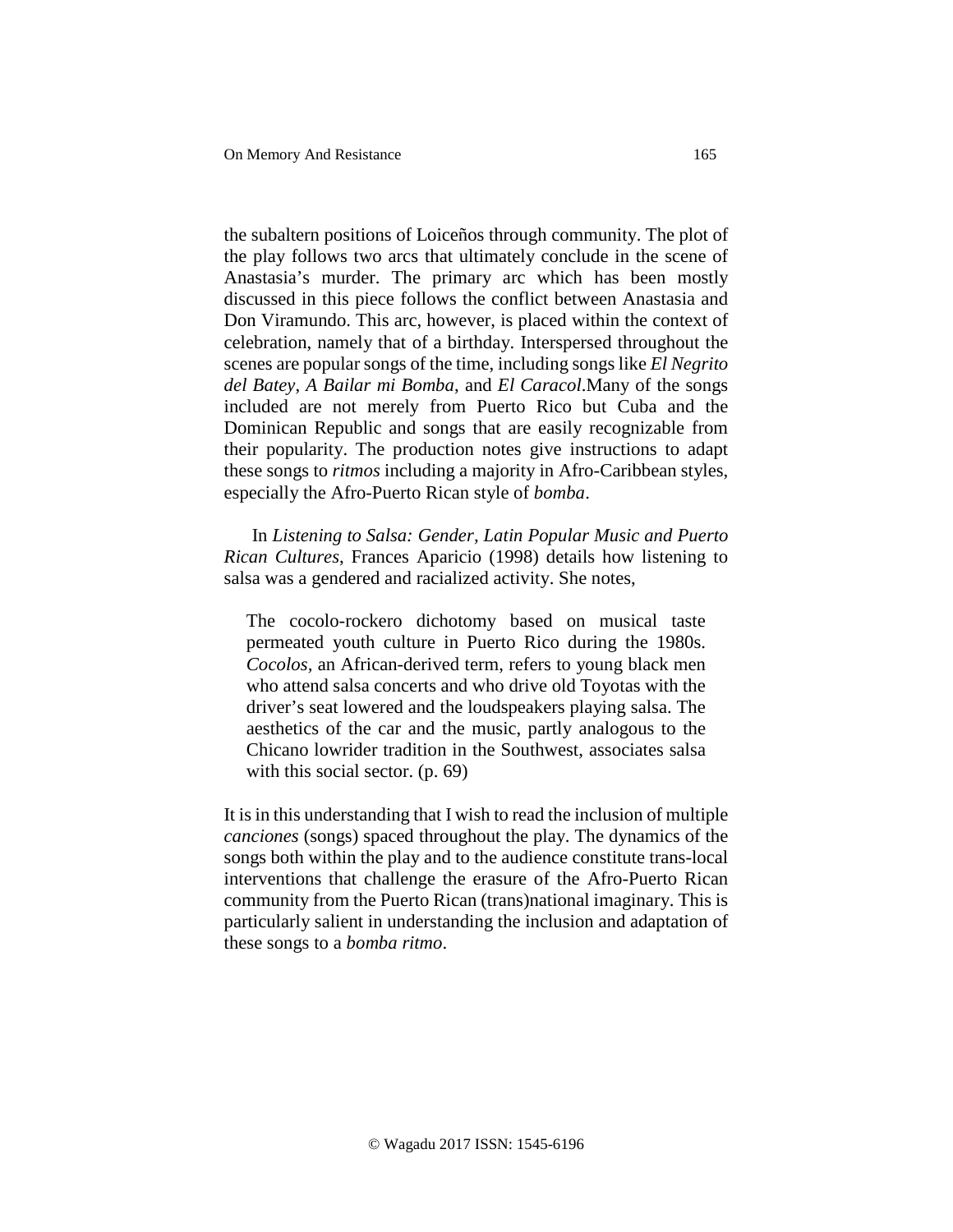In considering the "local" in trans-local, the placement of popular Latin music including *salsa* and *bomba* recognizes the role of music as a marker of racial and class differentiation. The use of *bomba* also demonstrates the divide between Don Viramundo and Anastasia. In her article "From Soberao to Stage: Afro-Puerto Rican *Bomba* and the Speaking Body," Jade Power Sotomayor (2015) analyzes how *bomba* functions differently in two spaces "between theatricalized representations of the form [the stage] and performative enactments of community [the *soberao*]" (pp. 707-08). Nonetheless, she is quick to underscore the dynamic tensions between them, where one space does not necessarily indicate an erasure of another. Ultimately, she (2015) argues

performances of *bomba* in each of these spaces, provide a window into the multiple power dynamics surrounding issues of authenticity, commodification, innovation, the circulation of this embodied practice as a source of pleasure and employment and finally, of *bomba* as a signifier for racial and political subalternity. (p. 708)

Rather than merely a commodification of entertainment, as Don Viramundo suggests to Anastasia earlier, ["Those young kids can make money by entertaining tourists dancing to that music that they like so much"], then we can understand *bomba* as a way for the community to negotiate their racial and political subalternity. Rewriting these songs in the rhythm of *bomba* negotiates the two spaces that Power-Sotomayor identifies, namely the *soberao* and the *stage.* Although set within a piece of theater and on stage, I read these interjections of *bomba* and music as a "performative enactment of community."

Thus, in using these popular songs of the time, Moreno doubly emphasizes the role of community. First, within the play, the inclusion of music is always within a scene of community that seeks to affirm the experiences of the local Puerto Ricans and create connections between the community in the face of oppression by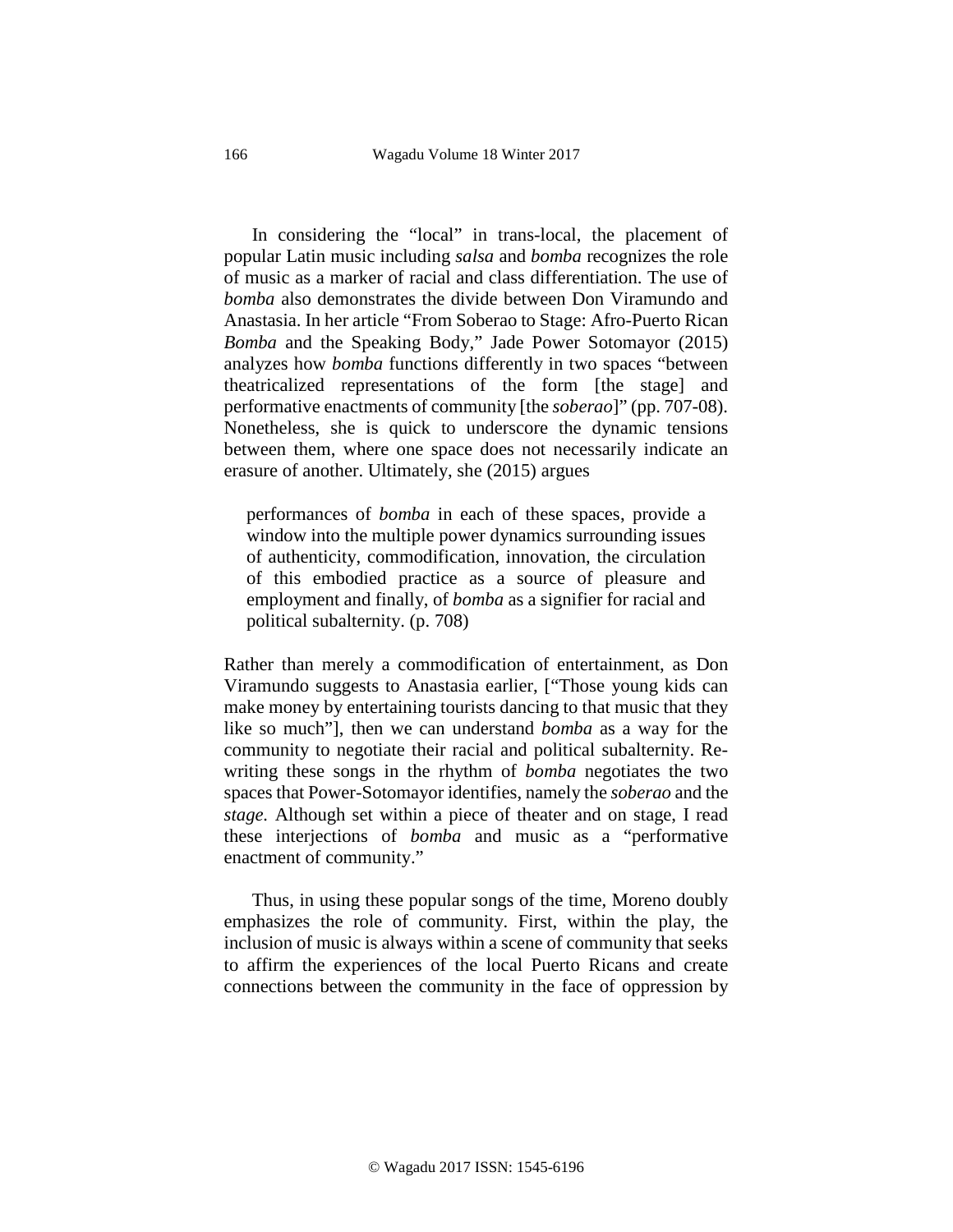capitalist developers or the police. Secondly, by using popular songs and *dichos* [sayings], Moreno creates a connection between the *teatreros* [theater artists] and the audience. Thus, in the process of having familiar lyrics come to hand, this music enacts community that places the audience within the experiences of the Loiceños and Anastasia. For example, the musicians in the play end the scene of birthday festivities with a song entitled*El Caracol* or "The Snail."

In the play, the song begins with the lines, "There was once a time I did not know where to live. If there was rain, I endured the rain. If it was sunny, I endured the sun."[6](#page-2-5) Paralleling Anastasia's housing dilemma, this metaphorical snail could not find a place to live. Anastasia's dispossession and that of the community around her mirrored the sentiments of the third and second lines. Whether it was sunny or rainy, whether good news or bad news, Anastasia and the larger population had no choice but to endure. The spirit of endurance is itself seen in Moreno's inclusion of a birthday party and scenes of everyday life amongst the tragedy of Adolfina Villanueva's story. In the play, Don Viramundo's visits are understood as interruptions to the daily lives of the family and Anastasia continues to live as if his threats will never come to pass. Furthermore, her crisis of where to live is not as simple as the snail's absence of a home. Rather, Anastasia knows where her home is and that knowledge is being denied because of a legal absence of paperwork and Don Viramundo's access to wealth and the correct papers in the face of the law.

The song's refrain continues, "Frankly, to have to continue this agony, I would prefer to have been born a snail."[7](#page-2-6) The singer's wish to have rather been born a snail marks the dignity given to mollusks as compared to marginalized human beings. As the last song of the birthday party, the musicians foreshadow the suffering yet to come upon Anastasia's death. And yet, Anastasia/Adolfina is portrayed as being braver than this snail. Instead of wishing to be turned into a snail to ease this pain, she repeatedly stands up to Don Viramundo's continued attempts at dispossession. Her agony is not solely located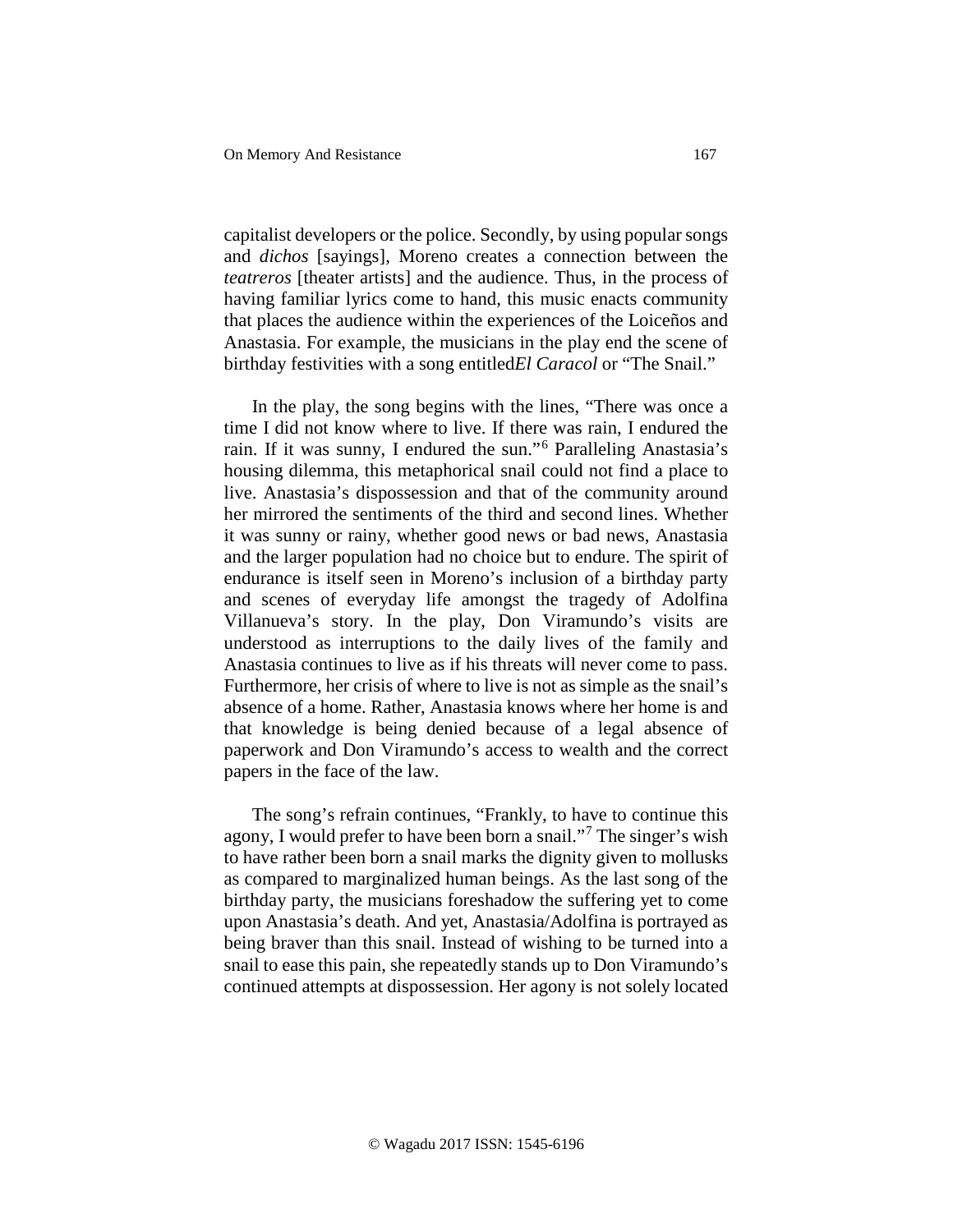in the plight of her own dispossession, but in the crisis of what will happen to her family and community.

In considering the "trans" in trans-local, I understand Moreno's use of Latin popular music to highlight the shared experiences of suffering by dispossessed communities across the Caribbean generally and in the Dominican Republic and Cuba, specifically. In this way, the experiences of the Loícenos speak to the larger experiences of Afro-Caribbeans in an archipelagic and transnational sense as this music moves throughout the Caribbean and its diaspora.

### **Conclusion**

In his article "Negotiating Caribbean Identities" (1995), Jamaican cultural theorist Stuart Hall suggests that questions of identity are inherently invested in questions of representation and "almost always involve the silencing of something in order to allow something else to speak" (p. 2). He (1995) goes on further to say, "I want to explore the term 'myth' itself—the English are not good at myth, always opposing it on the one hand to reality, on the other hand to truth, as if you have to choose between them. I specifically do not want to choose between myth and reality, but to talk about the very real contemporary and historical effects of myths of identity" (p.1). The slippages between Adolfina Villanueva, the fictional Anastasia, and Zora Moreno speak to the effects of myths of identity for Puerto Rican subjects. The performance of Anastasia blurs the line between who is speaking. Is it Adolfina Villanueva? Is it Zora Moreno? Is it any subsequent actress who takes on the role or the audience who listens to her?

Zora Moreno's remembering of Adolfina Villanueva through Anastasia marks her central belief that we must turn to marginalized individuals and their knowledges to challenge hegemonic ideologies. Nonetheless, there are limits to popular theater and the creation of new myths. Diana Taylor (2003) recognizes that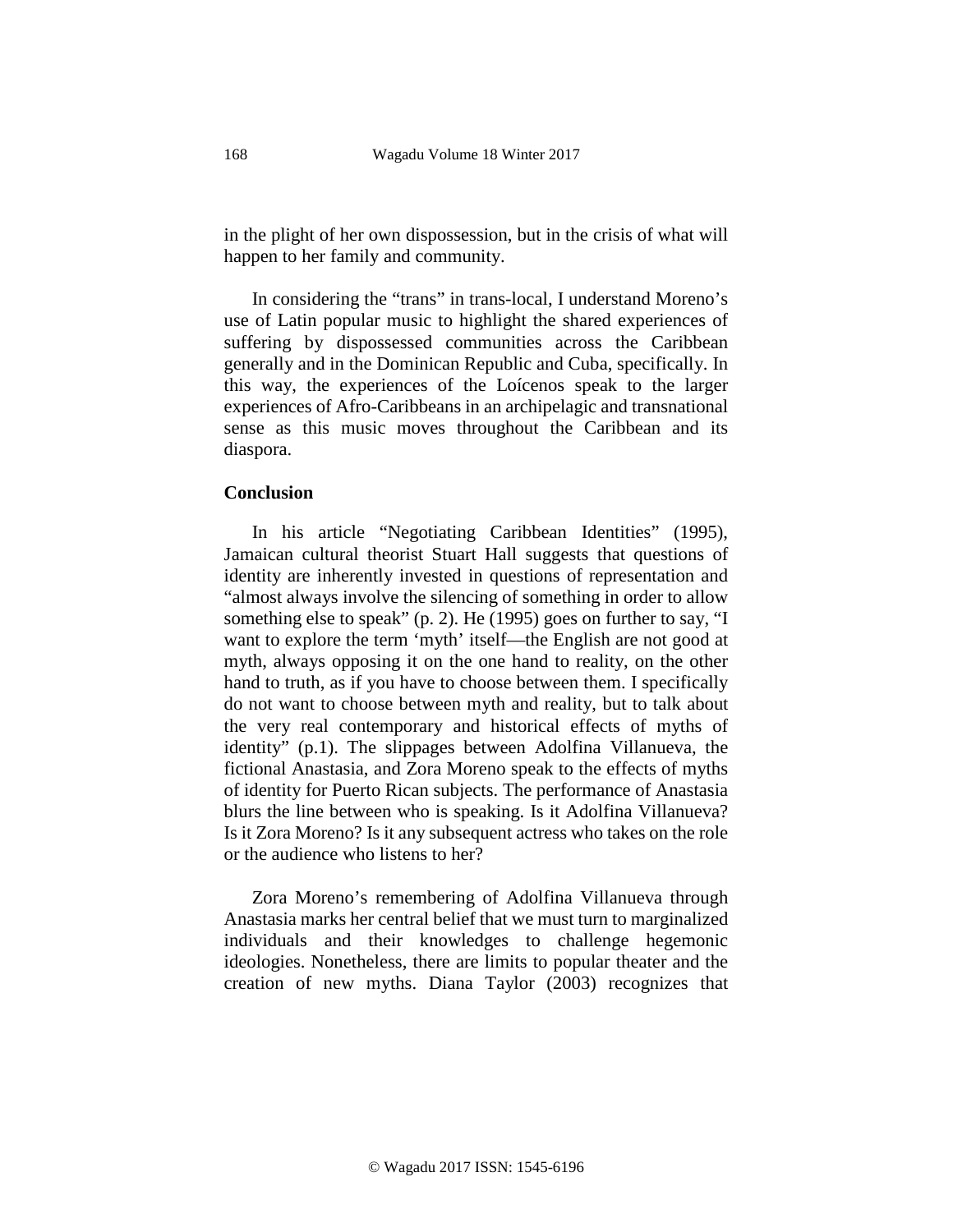"popular theatre at times present[s] an oversimplified and programmatic view of conflict and resolution" (p. 198). Furthermore, because of its Marxist origins, it often ignores deep cultural differences to emphasize the primacy of class difference (Taylor, 2003, p. 198). To counter the challenges of popular theatre, we must heed Frantz Fanon's (1965) warning that we cannot merely replace colonial myths with new ones (p. 34). Thus, Anastasia/Adolfina's investment in indigenous and Afro-Puerto Rican logics is central to the power of this production.

Anastasia does not rely merely on one mythology but many. Nowhere is that seen more clearly than in the final scene where Anastasia's death is preceded by the recitation of two narratives of mythology/history after her decision to confront the army of twenty police sent to execute the order of eviction. These narratives begin to be read when Anastasia's two youngest children, five-year old Teté and four-year old Cocolito, find and begin to read *Historia de nuestros indios* that opens the play. At four and five, however, the children don't read the book, but rather Anastasia's voice is played over speakers reciting the lines. Alternating with the recitation, Teté begins to recite a familiar narrative that she does know—the prayer, Hail Mary.

Between the familiar words of the prayer and the *History of the Amerindians*, the entanglement of the final words of the recitation embody the processes of negotiating identities for the Caribbean. For Anastasia that is the negotiation of her identity as a Black, Christian mother in a moment of resistance and sacrifice. In having multiple stories of resistance, located theologically, historically and contemporaneously, Moreno destabilizes the binary produced between myth and reality. In remembering Adolfina as Anastasia she offers a new narrative of the future for Afro-Puerto Ricans that stems from the sacrifice of a woman who was black and mother.

A victim of what Cedric Robinson terms "racial capitalism,"[8](#page-3-0) Anastasia/Adolfina's death has been mythologized in the local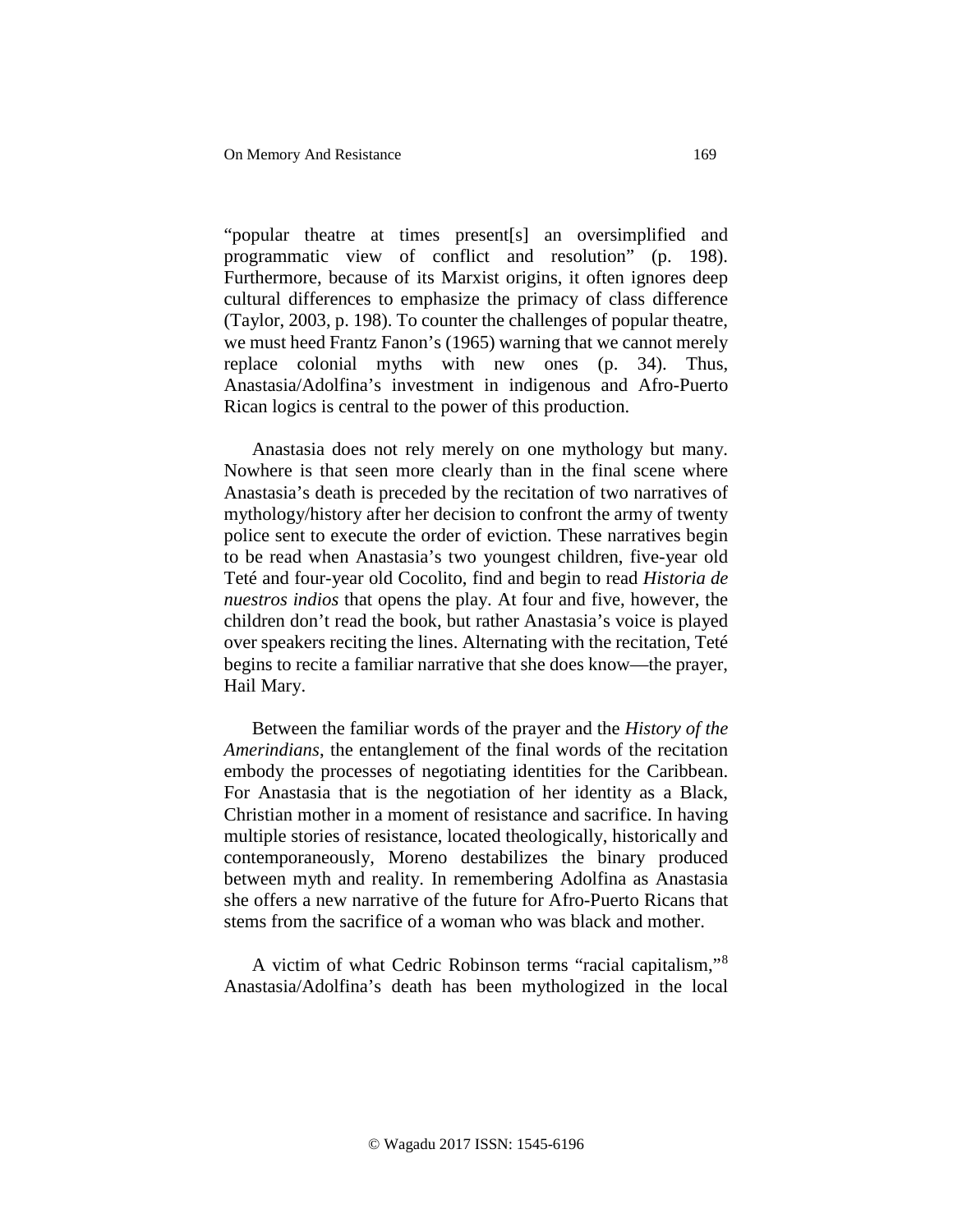community, and she herself has been transformed into a symbol of resistance. However, in presenting multiple and competing mythologies in the play, Moreno is wary of replicating the silencing structure of myth. Instead, Moreno presents a protagonist that simultaneously recites Christian prayers, indigenous history, and promises of a democratic nation, to recognize the need to negotiate history and myth, alongside one another, to offer a politics of hope that continues to fight against the odds to realize new futures of possibility.

Therefore, I end this article with Anastasia's final words, perhaps an imagined memory of what Adolfina's words would have been, punctuated only by the cries of her children screaming "*mami, mami*" and the sounds of bullets.

ANASTASIA: Do you all have no heart? Have they destroyed all feelings? But, my, what a thing, has that man gone crazy? Just last night he was here. How shameless, disgraceful, and cowardly man did that dirty capitalist Viramundo turn out to be. He thinks himself a bully. For that reason, I don't go to church. My temple is my home. Where is the justice of this country? Where? We too deserve the right to live.

What are you all pretending? As if you don't have family that lives in these conditions. We know we have to move. But you have to understand we are not robbing anyone. This piece of land belongs to our children. You can't make do with all that you have taken of us already?

Why don't you all go to the place where you can really do justice? Who gave us candles for this burial? We are not afraid because we haven't done anything wrong to be afraid. Get out! Out! It is you all who are invading our tranquility, our dignity.

Under hopelessness, confusion, and pain, she bends down to take hold of the grill. (Shouts). Where is the justice in this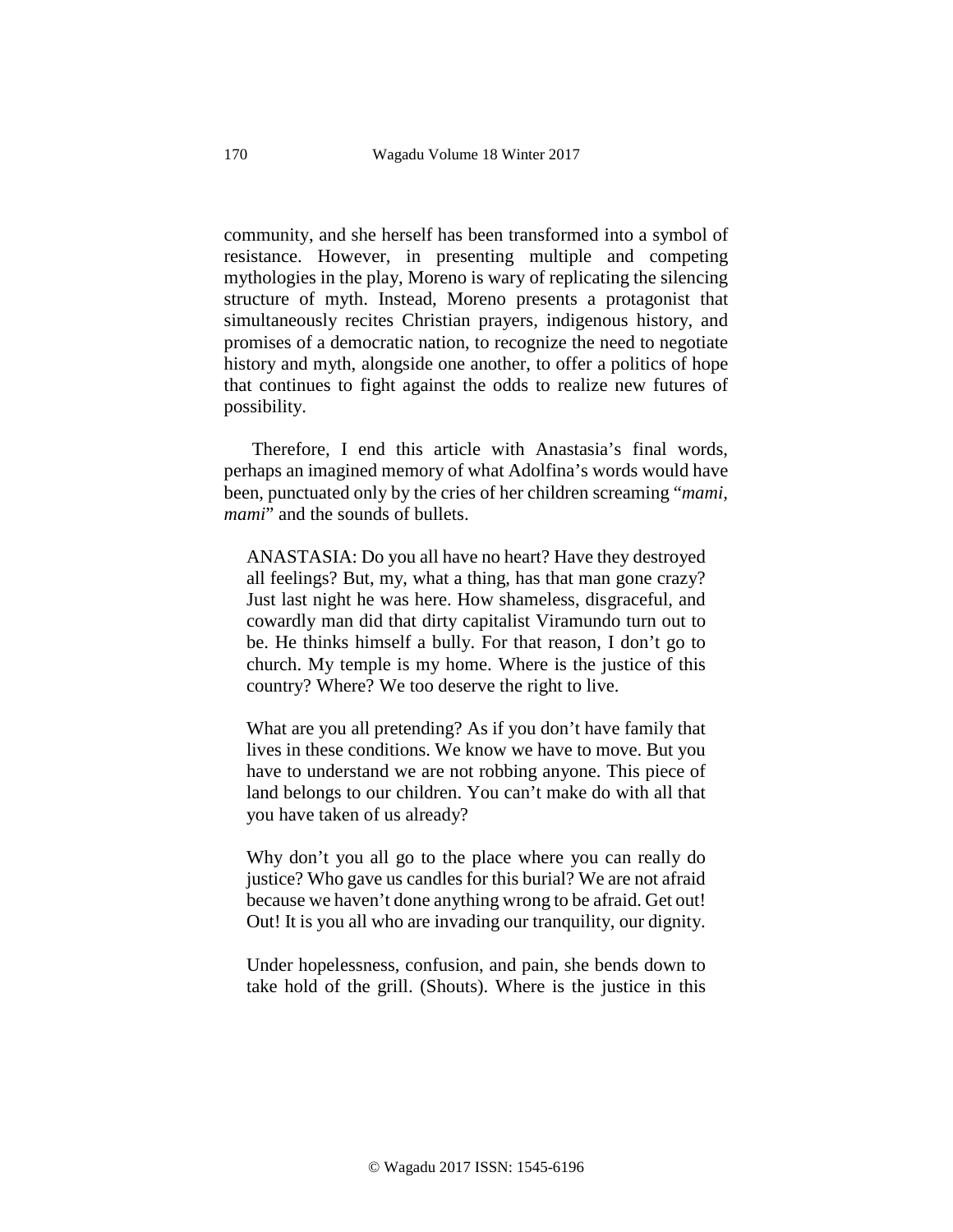country? Where is the justice in this country? Where are civil rights in this moment? Where is the so-called democracy? Where?"[9](#page-3-1) (Moreno, 1981, pp. 201-02)

In these final words, Anastasia questions the many mythologies around nation, democracy and equality that permeate the Puerto Rican national imaginary both on the island and in the diaspora. Nonetheless, Moreno presents her play as a new mythology that offers a way to reimagine the conditions of possibility for Puerto Rican identity that is invested in a tale of a Black, matriarchal woman as a symbol of resistance through her act of remembering and memorializing Adolfina in the figure of Anastasia.

#### **References:**

- Anderson, B. (1991). *Imagined communities: Reflections on the origin and spread of nationalism*. London: Verso. Aparicio, F. R. (1998). *Listening to salsa: Gender,Llatin popular music, and Puerto Rican cultures.* Hanover, NH: Wesleyan. Córdova, N. (2007). Luis Muñoz Marín's stump speech in the Partido Popular Democratico's campaign of 1938-1940. *Advances in the History of Rhetoric, 10*. Retrieved from <http://dx.doi.org/10.1080/15362426.2007.10557286> Curet, T. and Blades, R. (1995). Desahucio. [Recorded by R. Blades and W. Colón]. On *Tras la tormenta* [CD]. Miami, FL: Sony Music International. Cypress, S. (1994). The Theater. In A. J. Arnold, J.R. Luis, and J. M. Dash (Eds.), *A history of literature in the Caribbean. Volume 1: Hispanic and Francophone regions* (pp. 239-
- 262). Philadelphia, PA: John Benjamins Publishing. Dietz, J. (1982). Puerto Rico in the 1970s and 1980s: Crisis of the development model. *Journal of Economic Issues, 16*.2.
	- Retrieved from <http://www.jstor.org/stable/4225190>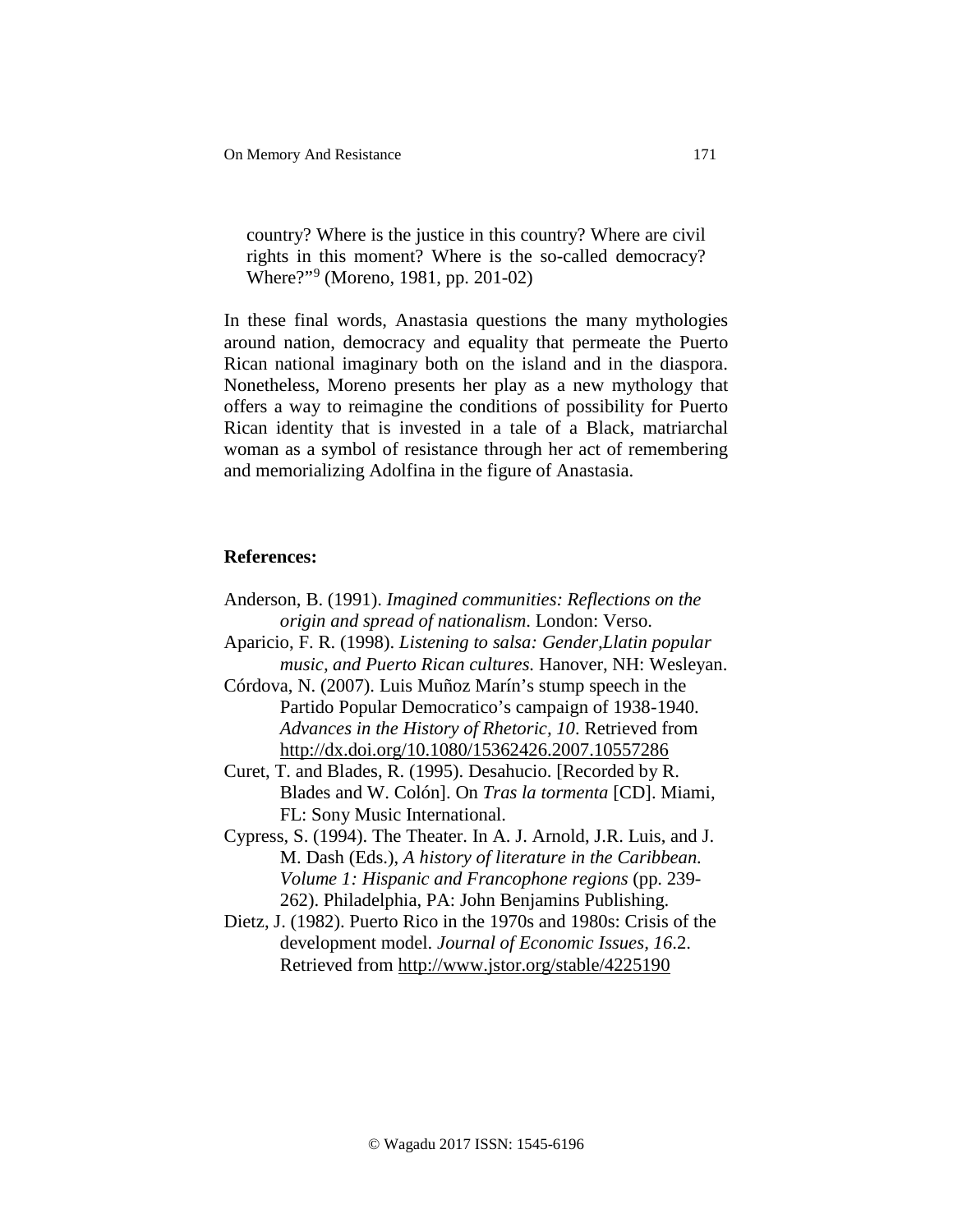- Duany, J. (2002). *The Puerto Rican nation on the move*. Chapel Hill, NC: UNC Press.
- Duany, J. (2005). The rough edges of Puerto Rican identities: Race, gender and transnationalism. *Latin American Research Review, 40*(3). Retrieved from: http://lasa-4.univ.pitt.edu/LARR/prot/fulltext/vol40no3/Duany.pdf
- Fanon, F. (1965). *The wretched of the earth.* New York: Grove Press.
- Fiet, L. (2004). *El teatro puertorriqueño reimaginado: Notas críticas sobre la creación dramática y el performance.* San Juan, PR: Ediciones Callejón.
- Godreau, I. (2015). *Scripts of blackness: race, cultural nationalism and U.S. colonialism in Puerto Rico.* Urbana, IL: UI Press.
- Hall, S. (1995). Negotiating Caribbean identities. *New Left Review, I.*209. Retrieved from: [https://newleftreview.org/I/209/stuart-hall-negotiating](https://newleftreview.org/I/209/stuart-hall-negotiating-caribbean-identities)[caribbean-identities.](https://newleftreview.org/I/209/stuart-hall-negotiating-caribbean-identities)
- Laó-Montes, A. and Dávila, A. (2001). *Mambo montage: the Latinization of New York*: New York: Columbia UP.
- Leong, N. (2013). Racial capitalism. *Harvard Law Review, 126*(8). Retrieved from [http://cdn.harvardlawreview.org/wp](http://cdn.harvardlawreview.org/wp-content/uploads/pdfs/vol126_leong.pdf)[content/uploads/pdfs/vol126\\_leong.pdf](http://cdn.harvardlawreview.org/wp-content/uploads/pdfs/vol126_leong.pdf)
- López, E. (2014). Nostalgic *jíbaro:* A structure of loss in U.S. Puerto Rican literature. *Label Me Latina/o*, *4.* Retrieved from [http://labelmelatin.com/wp](http://labelmelatin.com/wp-content/uploads/2014/09/Nostalgic-J%C3%ADbaro-A-Structure-of-Loss-in-U-S-Puerto-Rican-Literature.pdf)[content/uploads/2014/09/Nostalgic-J%C3%ADbaro-A-](http://labelmelatin.com/wp-content/uploads/2014/09/Nostalgic-J%C3%ADbaro-A-Structure-of-Loss-in-U-S-Puerto-Rican-Literature.pdf)[Structure-of-Loss-in-U-S-Puerto-Rican-Literature.pdf](http://labelmelatin.com/wp-content/uploads/2014/09/Nostalgic-J%C3%ADbaro-A-Structure-of-Loss-in-U-S-Puerto-Rican-Literature.pdf)
- Morales, E. (2015). The roots of Puerto Rico's debt crisis and why austerity will not solve it. *The Nation*. Retrieved from [https://www.thenation.com/article/the-roots-of-puerto](https://www.thenation.com/article/the-roots-of-puerto-ricos-debt-crisis-and-why-austerity-will-not-solve-it/)[ricos-debt-crisis-and-why-austerity-will-not-solve-it/](https://www.thenation.com/article/the-roots-of-puerto-ricos-debt-crisis-and-why-austerity-will-not-solve-it/)
- Moreno, Z. (1998). *Trilogia de teatro popular*. San Juan, PR: Instituto de Cultura Puertorriqueña.
- Power-Sotomayor, J. (2015). From *Soberao* to stage: Afro-Puerto Rican *bomba* and the speaking body. In N. George-Graves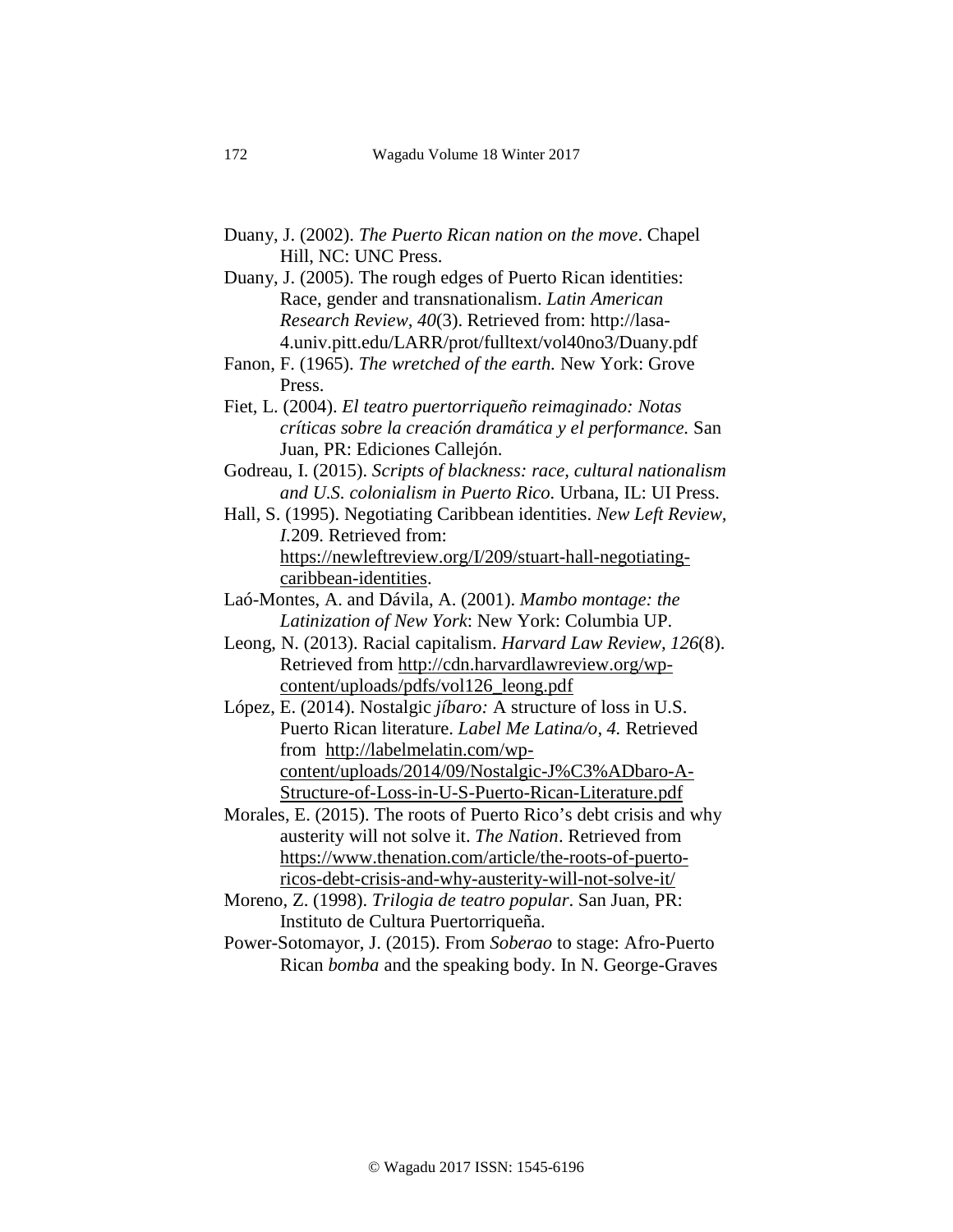# (Ed.), *The Oxford Handbook of Dance and Theater* (pp. 706-728). New York: Oxford UP.

- Rivera-Rideau, P. (2013). From Carolina to Loíza: race, place and Puerto Rican racial democracy. *Identities: Global Studies in Culture and Power, 20* (5). Retrieved from <http://dx.doi.org/10/1080/1070289X.2013.842476>
- Robinson, C. (2000). *Black Marxism: The making of a black radical tradition.* Chapel Hill, NC: UNC Press.
- Santos-Febres, M. (1993). *The translocal papers: gender and nation in contemporary Puerto Rican literature*. Ann Arbor, MI: UMI Dissertation Services.
- Taylor, D. (2003). *The Archive and the repertoire: Performing cultural memory in the Americas*. Durham, NC: Duke Press.

### **Endnotes**

 $\overline{a}$ 

<sup>&</sup>lt;sup>1</sup> Translation Mine. Original Text: "Aunque nuehtro sindio vivían pacíficamente en su pueblo y rara vej peleaban entre sí, en mucha jocasione se vieron obligao a defendé suj tierra de lo conquihtadore jepañole."

<sup>2</sup> Translation Mine: Original Text: "Aunque ahora ustedes no lo quieran entender, eso va a beneficiar muchísimo a los residents tanto de Medianía, las Carreras, Colobó, a todo Loíza y a ustedes mismo si se quedaran por ahí."

<sup>&</sup>lt;sup>3</sup> Translation Mine: Original Text: "Mire Don Viramundo, le agradehco suh buena intencione, pero esa historieta ya me la conojco. Ahora le pregunto yo. ¿En dónde uté tiene lo sojo? Fíjese bien, mi sijo no son de colore, son negro."

<sup>4</sup> Translation Mine: Original Text: "Es como dice Yoli la muchachita que ehtudia en el Sagrao, que en la mihma academia que ehtudió Sócrate, ehtudió Sófocle y también Crihto. Allí uttede no dejaron entrá ni a la Viljen María, pa'mantenelno, sumisa…y…"

<sup>5</sup> Translation Mine. Original Text: "No te deseppere Anahtasia que bien claro lo dijo el gobelnadó en aquella propaganda. (Como un discurso politico.) No habrá boca sin pan, ni familia sin un hogá seguro"…

<sup>6</sup> Translation mine. Original Text: "Hace ya un tiempo no se dónde vivir. Si hay lluvia aguanto lluvia. Si hay sol aguanto sol."

<sup>7</sup> Translation mine. Original Text: "Francamente de seguir esta agonía. Preferiría haber nacido caracol."